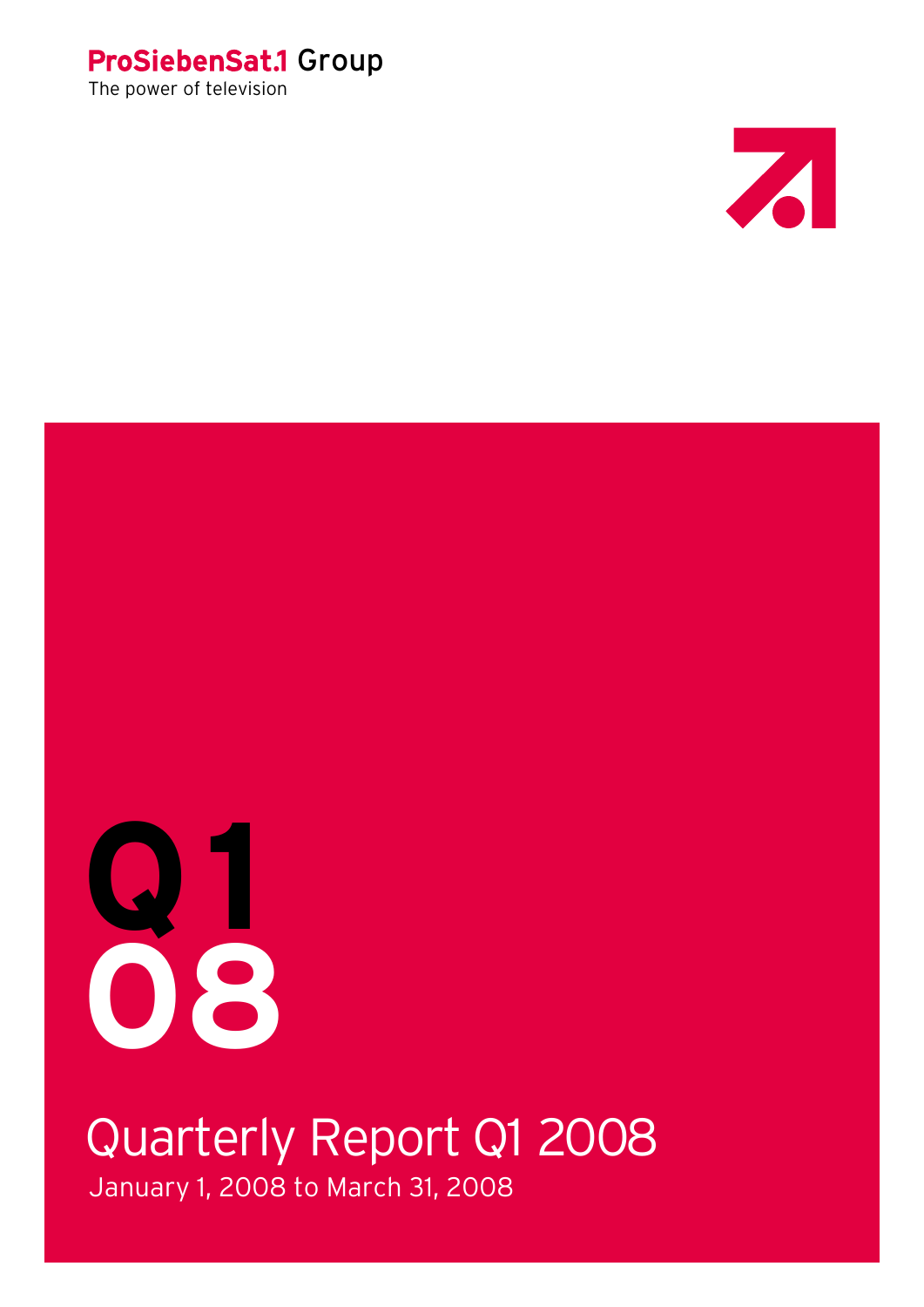|                                                              | <b>Q1 2008</b> | <b>Q1 2007</b> | Change    |
|--------------------------------------------------------------|----------------|----------------|-----------|
|                                                              | Euro m         | Euro m         |           |
| Revenues                                                     | 729.1          | 501.2          | 45%       |
| Recurring EBITDA <sup>1</sup>                                | 88.5           | 82.1           | 8%        |
| <b>EBITDA</b>                                                | 84.8           | 82.0           | 3%        |
| <b>EBIT</b>                                                  | 49.9           | 71.9           | $-31%$    |
| <b>Financial income</b>                                      | $-58.4$        | $-4.4$         | $-$ / $-$ |
| Loss / profit before taxes                                   | $-8.5$         | 67.5           | $-113%$   |
| Consolidated net loss / profit                               | $-7.9$         | 40.6           | $-119%$   |
| Underlying net income <sup>2</sup>                           | 6.1            | 41.7           | $-85%$    |
| Earnings per share of preferred stock (in EUR)               | $-0.04$        | 0.19           | $-121%$   |
| Underlying earnings per share of preferred stock<br>(in EUR) | 0.03           | 0.19           | $-84%$    |
| Cash flow from operating activities                          | 265.3          | 293.0          | $-9%$     |
| Cash flow from investing activities                          | $-338.4$       | $-260.4$       | 30%       |
| Free Cash-flow                                               | $-73.1$        | 32.6           | $-$ / $-$ |
|                                                              | 31.03.2008     | 31.03.2007     | Change    |
| Total assets                                                 | 6,034.3        | 2,030.7        | 197%      |
| Shareholders' equity                                         | 984.4          | 1.293.6        | $-24%$    |
| Equity ratio                                                 | 16%            | 64%            | $-75%$    |
| Programming assets                                           | 1,290.4        | 1,066.8        | 21%       |
| Net financial debt                                           | 3,414.8        | 90.0           | $-$ / $-$ |
| Emplovees <sup>3</sup>                                       | 5,985          | 3,062          | 95%       |
|                                                              |                |                |           |

# ProSiebenSat.1 Group: Key figures Q1 2008

<sup>1</sup> Recurring EBITDA: EBITDA before non-recurring items

Underlying net income: Consolidated net profit before effects of purchase price allocation

3 Averaging full-time equivalent jobs

# The power of television

The ProSiebenSat.1 Group is a leading pan-European media company. We offer today's audience first-class entertainment and up-to-date information – whenever they need it, wherever they are.

With 26 commercial TV stations, 24 premium Pay TV channels and 22 radio networks in 13 European countries the ProSiebenSat.1 Group is one of the largest and most successful pan-European broadcasting groups. The corporation's core business is free TV. New media services, pay TV, video-on-demand and interests in innovative Internet platforms are activities with which the Group has increasingly been diversifying its sources of revenue.

In June 2007, the ProSiebenSat.1 Group has acquired SBS Broadcasting Group. The company has around 6.000 employees Europe-wide and is headquartered in Unterföhring/ Munich. It is included in the German MDAX.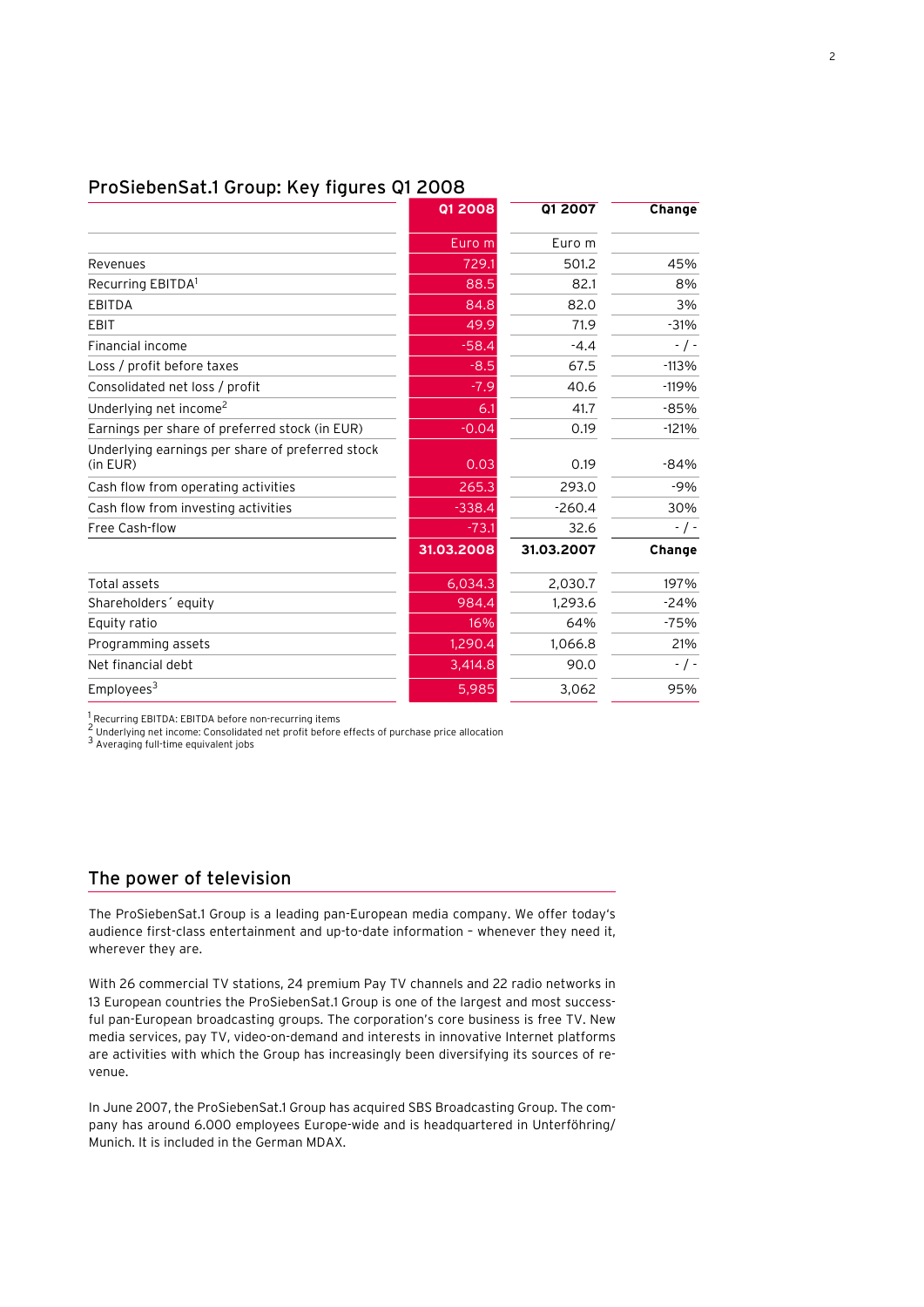# Table of content

# Key figures at a glance

# Group Management Report

- 4 Overall assessment of the business situation
- Major events of Q1 2008 & 4 Business Conditions
- 5 Earnings Situation, Financial Position & Net Worth
- 11 Business Segments
- 14 ProSiebenSat.1 Share
- 16 Subsequent Events
- 16 Risk Report
- 17 Outlook Report

# Additional information

- 28 Financial Calendar
- 28 Contact

# Our European footprint



# Quarterly Financial Statements

- 21 Consolidated Income Statement
- 22 Consolidated Balance Sheet
- 23 Cash Flow Statement
- 24 Statement of Changes in Equity
- 25 Notes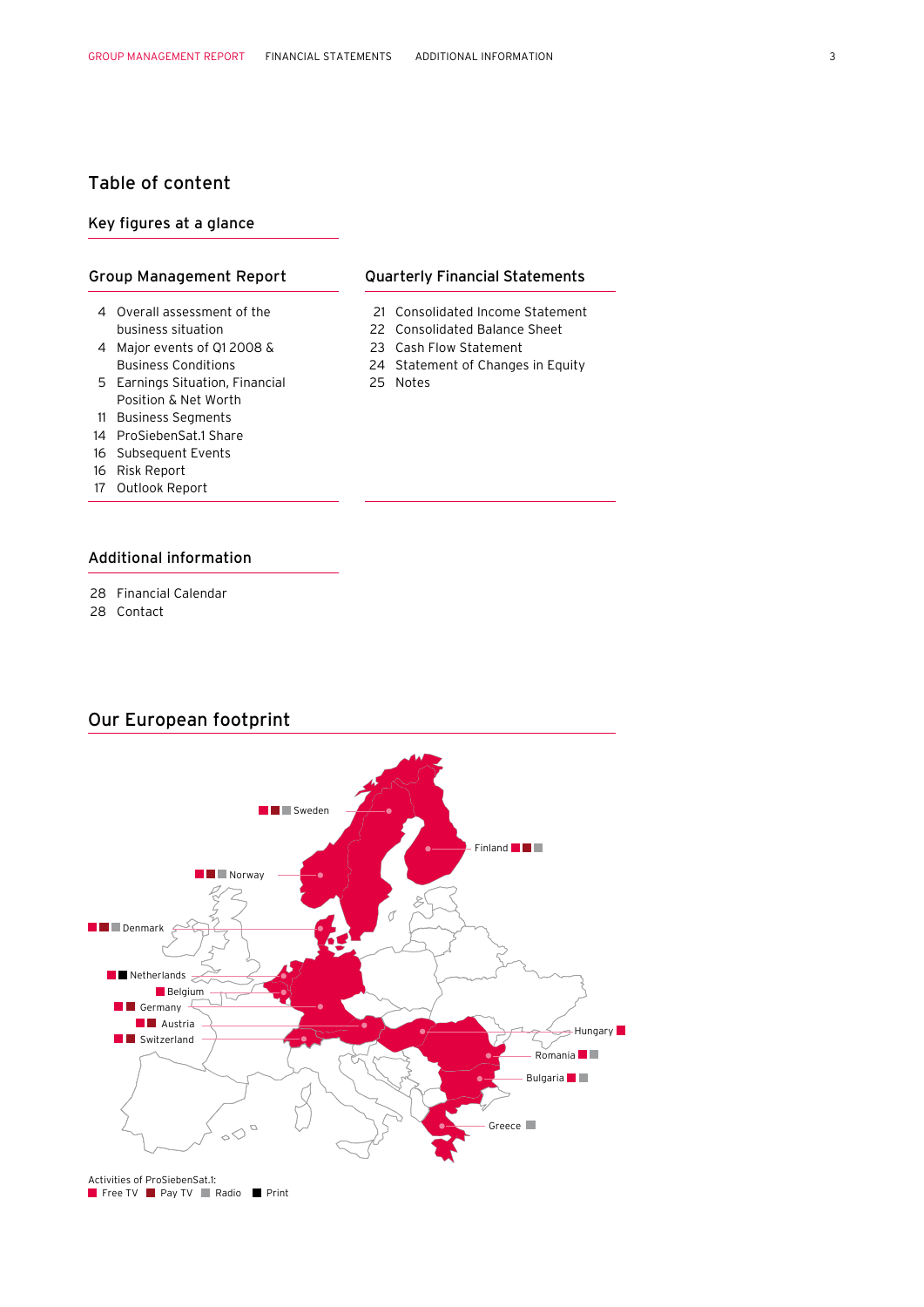# Overall assessment of the business situation

In the first quarter of 2008, the ProSiebenSat.1 Group profited from its first time consolidation of SBS Broadcasting Group (SBS) and increased its revenues by 45.5 percent to EUR 729.1 million. Recurring EBITDA was up 7.8 percent to reach EUR 88.5 million.

However, on a pro forma basis for the combined Group, revenues decreased by 2.0 percent or EUR 14.9 million to EUR 729.1 million in Q1 2008 versus Q1 2007 and recurring EBITDA declined by 25.1 percent to EUR 88.5 million.

Results in Q1 2008 have been impacted primarily by the segment Free TV German speaking region. Uncertainties about the new marketing model for TV advertising time, which was introduced at the end of last year after an investigation by Germany's Federal Cartel Office, caused advertising revenues in this segment to decline. Revenue performance was further affected, after a time lag, by last year's weaker ratings at Sat.1.

In response to the difficulties in the German market, the Group has initiated a number of steps to improve its operating performance in the next few months, and especially to focus its marketing organization in Germany better on the market's needs.  $\overline{\mathbb{Z}}$ 

# Major events in Q1 2008 and Business Conditions

# Business climate

# The industry environment

Advertising investments on TV in the ProSiebenSat.1 Group's markets in Northern, Eastern and Central Europe varied in the first quarter of 2008, but the overall picture was positive. Figures ranged from a decline in Denmark (–6.1 percent net) to slight growth in net TV advertising revenues in Sweden (+2.0 percent) to continuing explosive growth in Hungary (+10.6 percent gross) and Romania (+18.0 percent net). Gross growth in Belgium was 9.1 percent; Finland also showed dynamic growth, at 6.3 percent net.

In Germany, gross TV advertising investments for the first quarter were up 5.4 percent, to EUR 2.1 billion. SevenOne Media, the Group's TV marketing company for German-speaking Europe, had gross revenues of EUR 839.7 million, compared to EUR 848.5 million for the first quarter of 2007. The market share race tightened a bit in the quarter, with SevenOne remaining in the lead at 40.2 percent (Q1 2007: 42.8 percent). The free TV stations marketed by IP Deutschland – RTL, Vox, Super RTL and n-tv – generated EUR 782.0 million for the period (Q1 2007: EUR 753.6 million), equivalent to a gain of 0.3 percentage points in advertising market share, to 37.4 percent. The share of RTL2 marketer El Cartel rose to 6.1 percent against the prior year (Q1 2007: 5.1 percent). In nominal terms, El Cartel's gross revenues grew EUR 27.2 million, to EUR 128.2 million.

### Overall economic environment

So far, the crisis in the financial markets and the weak U.S. economy have had little impact on the European economy. Industrial production (not including the construction industry) in the Euro Zone and the European Union proved robust in the first two months of the current year. For the first quarter of 2008, Germany's ifo Institute expects gross domestic product in the Euro Zone to grow 0.5 percent in real terms against Q4 of 2007, and 1.9 percent against Q1 of 2007. But inflation remains high – rising to 3.6 percent in the Euro Zone in March (EU 27: 3.8 percent) and sapping consumer buying power.

The economy remained stable in Germany as well. Aggregate production grew 2.4 percent in January-February 2008 compared to November-December 2007. Exports were up vigorously, by 8.9 percent, against the two months of the previous year. The DIW economic research institute expects GDP to grow 0.5 percent in the first quarter of 2008 against the fourth quarter of 2007. Despite the sunny start to the year, however, there are gathering signs that the German economy will not entirely escape the effects of the Increase of sales and EBITDA due to SBS consolidation

Action plan implemented to increase competitiveness and profitability Outlook Report

 Business Segment Report Market leadership in the German TV advertising market maintained despite difficult first quarter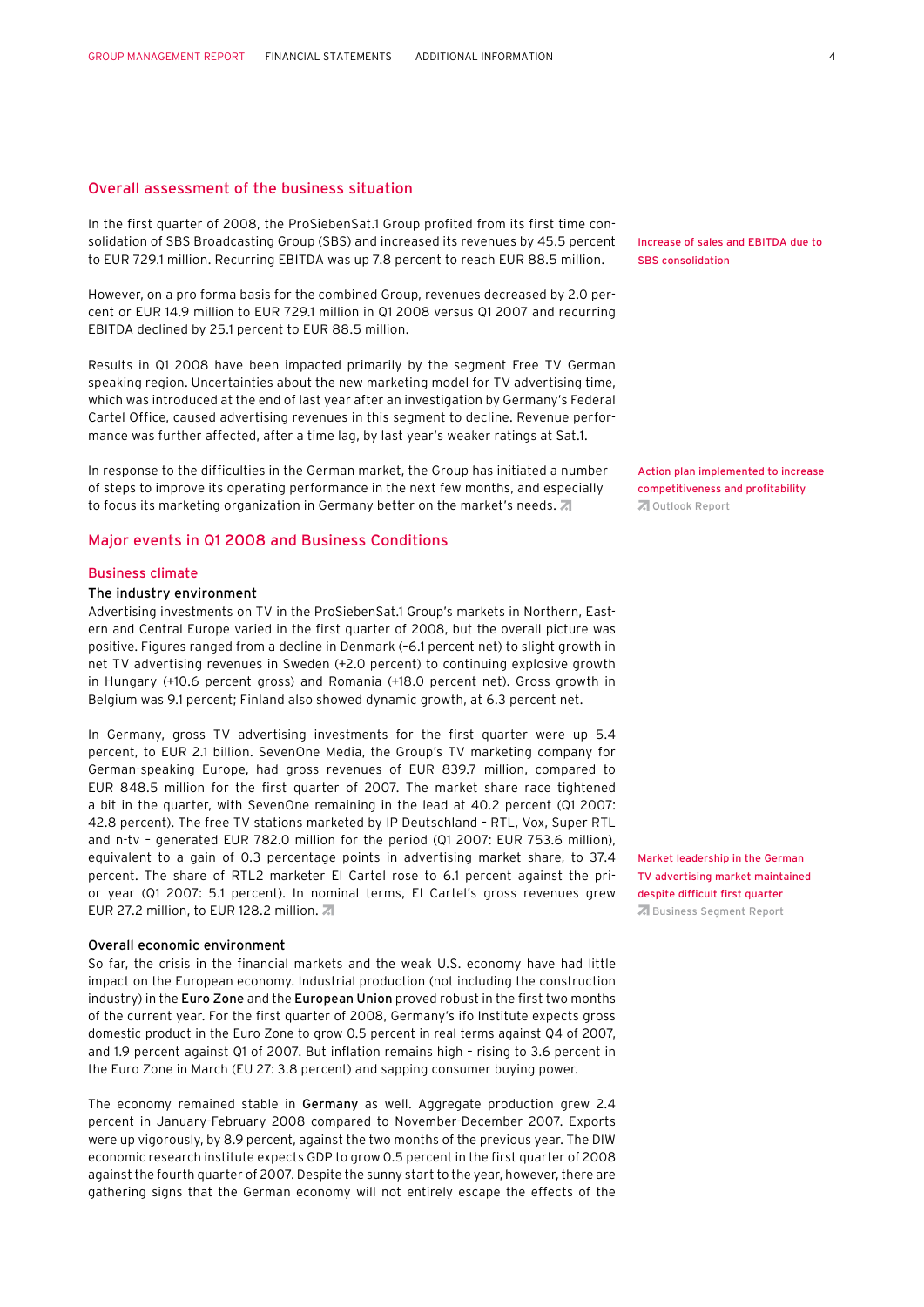cooling economy in the USA. Although new orders were clearly up again in February against the same month last year, the figure has been declining slightly month by month since December of last year. Consumer spending, which lagged far below expectations in 2007 by declining 0.4 percent, are expected to rise in the first quarter because of the favorable job market and the higher wages set under new agreements. However, the high rate of inflation, which rose again above three percent in March may slow down the economy. Energy and food prices in particular rose again drastically.

#### Major events of Q1 2008

# ProSiebenSat.1 and IBM establish first pan-European digital platform

The ProSiebenSat.1 Group aims to make the most of its content in all media and in every country. Innovative technology is a crucial part of this strategy. The goal is to establish a fully digital, tapeless technological infrastructure.

The ProSiebenSat.1 Group is setting up its pan-European platform in partnership with IBM. On March 31, the two companies signed a ten-year outsourcing agreement for about EUR 200 million. IBM will take over and improve all IT business applications, as well as the IT and media systems at ProSiebenSat.1 Produktion. Under these agreements, 170 ProSiebenSat.1 Produktion employees will transfer to IBM in the first quarter of 2009. In the upcoming years, IBM will set up a broadcast integration center and take forward standardization of processes and business applications for media enterprises. At the same time, the ProSiebenSat.1 Group will establish a new playout center in Munich. From then on, the Group will be able to broadcast its TV channels throughout Europe from two centralized playout centers in Munich and London (Chiswick).

A digital technological platform will extend our competitive lead in the European TV and media market, while at the same time taking advantage of opportunities to enhance efficiency. The Group expects the cooperative arrangement with IBM and the efficiency gained from a fully digital platform to save about EUR 50 million over the next ten years. You can find further information on associated business and strategic opportunities in the Outlook Report on page 19.

Given the new outsourcing agreement, the originally planned sale of all of ProSiebenSat.1 Produktion will not go forward for the time being. Therefore the group of assets and liabilities associated with ProSiebenSat.1 Produktion is no longer held for sale, as it was presented in the consolidated financial statements for the year ended December 31, 2007.

# Earnings, Financial Position and Net Worth

# Notes on reporting principles

In June 2007, ProSiebenSat.1 Media AG acquired all of the SBS Broadcasting Group. As part of the first consolidation of SBS in July 2007, the ProSiebenSat.1 Group restructured its segments. Since that time, the Group has reported in three segments: Free TV in German-Speaking Europe (Germany, Austria, Switzerland), Free TV International, and Diversification. The Free TV in German-Speaking Europe and Free TV International segments are combined in the Advertising-Financed Television business unit. In simplified terms, the new reporting structure looks as follows:

- The four German stations (Sat.1, ProSieben, kabel eins and N24) have been consolidated into the Free TV in German-Speaking Europe segment. This segment also includes the Sat.1 regional companies, the marketing company SevenOne Media, and the Group's subsidiaries in Austria and Switzerland.
- The Free TV International segment includes advertising-financed TV channels in the Netherlands, Belgium, Denmark, Norway, Sweden, Finland, Romania, Bulgaria and Hungary.
- **The Diversification segment** includes all subsidiaries that rely only indirectly or not at all on conventional TV advertising to generate their revenues. The Group's

 Outlook Report Strategic and operational advantages by conversion to new technology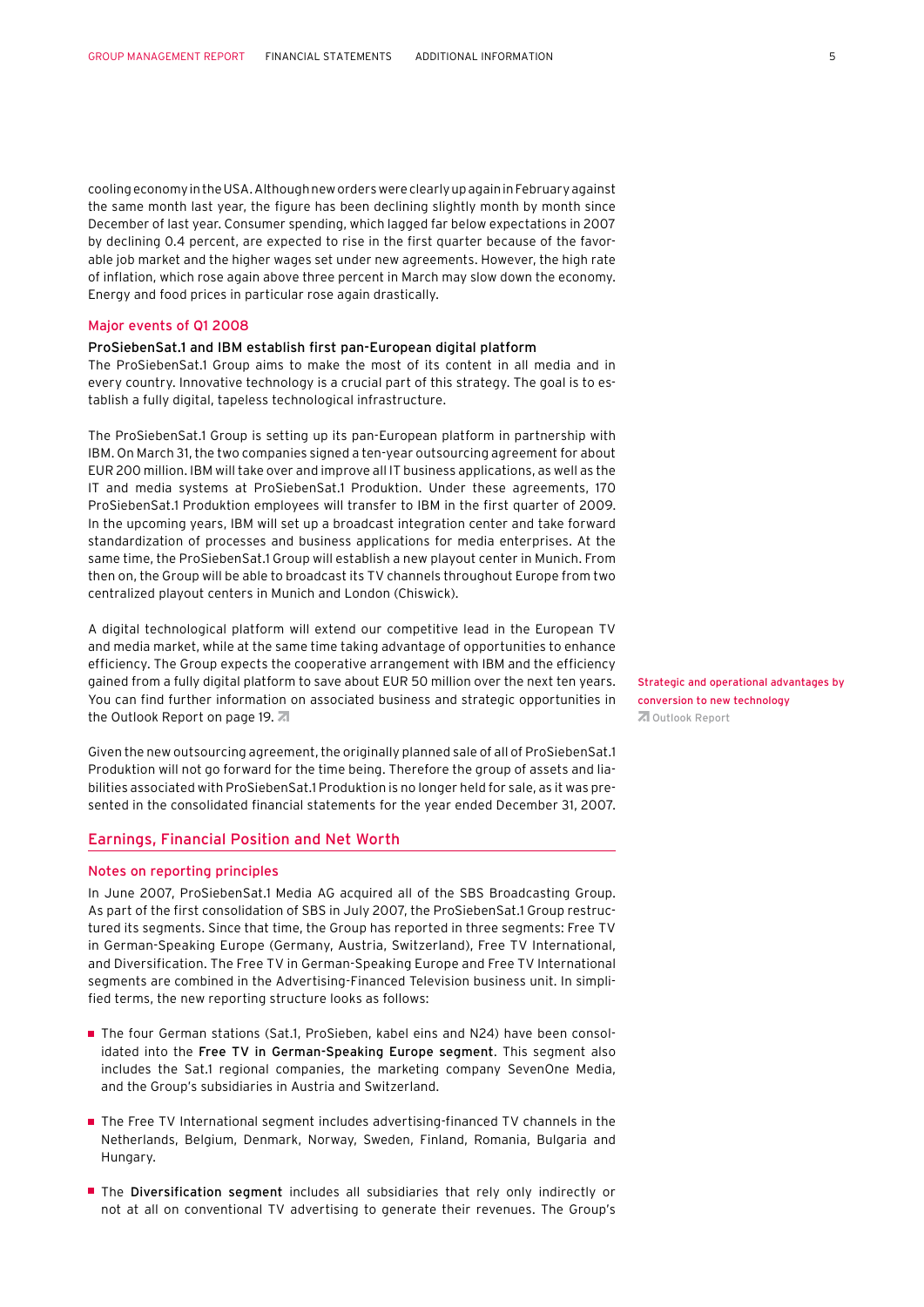diversification activities range from transaction TV, pay TV, multimedia, the Internet, merchandising and radio to related print products.

Since SBS was not a part of the ProSiebenSat.1 Group in fiscal 2007, its figures for that period are not included in ProSiebenSat.1 consolidated financial statements, unless noted otherwise.

# Revenue and Earnings Performance

### Group revenues

The ProSiebenSat.1 Group's consolidated revenues grew 45.5 percent in the first quarter of 2008, to EUR 729.1 million (Q1 2007: EUR 501.2 million). The increase came from the consolidation of the SBS Broadcasting Group, which has been included in the consolidated books since July 2007. SBS contributed EUR 250.1 million to the Group's revenues for January through March of this year.

The first consolidation of SBS increased revenues in the two segments of the Free TV business unit to EUR 593.2 million (Q1 2007: EUR 438.6 million). Since the SBS acquisition, the Advertising-Financed Television unit has included both the Free TV in German-Speaking Europe segment (with the stations Sat.1, ProSieben, kabel eins and N24), and the Free TV International segment (with stations in Belgium, Bulgaria, Denmark, Finland, the Netherlands, Norway, Romania, Sweden and Hungary). The Diversification unit's revenues grew to EUR 135.9 million, or 18.6 percent of consolidated revenues. The unit's contribution for the first quarter of 2007 was EUR 62.6 million, or 12.5 percent .





Revenues Q1 2008 by region



German-speaking Europe is the Group's largest revenue-generating region, at 65.8 percent, followed by Northern Europe, at 17.8 percent, and the Netherlands/ Belgium, at 11.9 percent. Before adding SBS, the ProSiebenSat.1 Group generated its revenues entirely in Germany, Austria and Switzerland.

# Operating expenses

Operating expenses, consisting of cost of sales, selling expenses and administrative expenses, rose EUR 250.5 million in the first quarter of 2008, to EUR 682.7 million. The substantial increase derived primarily from the first consolidation of the SBS Broadcasting Group, which added EUR 225.8 million to total expenses.

Total depreciation and amortization included under cost of sales, selling expenses, and administrative expenses increased EUR 24.8 million, to EUR 34.9 million, for January through March 2008. Apart from higher write-downs on capitalized intangible assets because of purchase price allocations, the increase also came from an increase in consumption of programming assets as a consequence of the SBS consolidation. The total acquisition-based depreciation and amortiziation increased EUR 1.7 million, to EUR 18.5 million. Consumption of programming assets rose EUR 106.0 million in the first quarter, to EUR 354.0 million.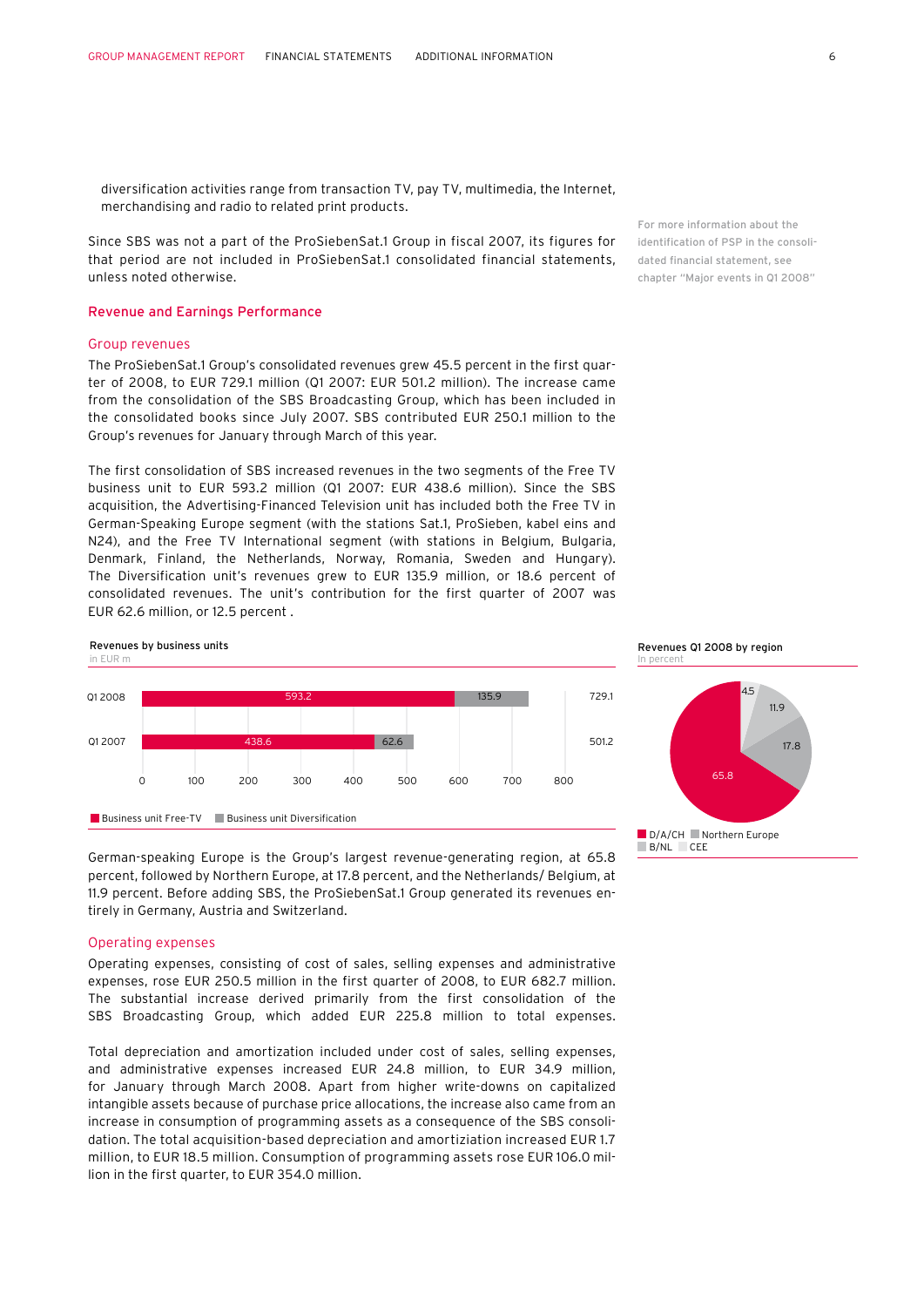Personnel expenses, which are likewise reflected in the cost of sales, selling expenses and administrative expenses, increased EUR 34.3 million to reach EUR 100.2 million. This figure includes personnel expenses of EUR 37.9 million from the consolidation of SBS.  $\overline{a}$ 

## Earnings Situation

Earnings before interest, taxes, depreciation and amortization (EBITDA) grew to EUR 84.8 million in the first quarter, a gain of EUR 2.8 million, or 3.4 percent. Recurring EBITDA (EBITDA adjusted non-recurring items) was EUR 88.5 million, up 7.8 percent against the prior-year figure (Q1 2007: EUR 82.1 million). Non-recurring expenses of EUR 3.7 million were incurred in the first quarter of 2008 from the restructuring work to integrate SBS with ProSiebenSat.1.

Net interest expense was EUR –60.3 million, following EUR –4.2 million in the same quarter last year. Interest expenses increased EUR 57.7 million, to EUR 62.8 million, as a result of the financing of the SBS acquisition. These interest expenses, combined with the increase in operating costs because of acquisitions, widened the financial result by EUR 54.0 million, to EUR -58.4 million. Pre-tax result declined EUR 76.0 million, to EUR –8.5 million. After minority interests, the Group showed a net loss for the period of EUR 7.9 million (Q1 2007: profit of EUR 40.6 million). This figure includes impairment charges of EUR 18.5 million taken as part of purchase price allocations (Q1 2007: EUR 1.7 million). Underlying net income declined by EUR 35.6 million to EUR 6.1 million.

# Net assets and financial position

Consolidated balance sheet

### Consolidated balance sheet: Asset and capital ratios

The Group's total assets rose slightly compared to the level on December 31, 2007, by EUR 35.5 million, and came to EUR 6.034 billion at March 31, 2008.



Noncurrent assets decreased EUR 8.8 million as of March 31, 2008, to EUR 4.856 billion. By contrast, current assets rose slightly by EUR 44.3 million compared to December 31, 2008, to EUR 1.178 billion, in part because of larger cash and cash equivalents. Programming assets are one of the most important items on the ProSiebenSat.1 consolidated balance sheet. The section on "Programming" includes a discussion of noncurrent and current programming assets.  $\overline{a}$ 

On the equities and liabilities side, equity decreased EUR 77.9 million, to EUR 984.4 million.The equity ratio was 16.3 percent, compared to 17.7 percent at December 31, 2007. Among the factors that reduced the equity base were the share buy-back of treasury stock that began on March 7, 2008, and the Group's earnings situation. Through its share buy-back program, ProSiebenSat.1 Media AG had acquired about EUR 12.3 million worth of its own preferred stock as of March 31, 2008.

Employment situation

#### In EUR m Recurring EBITDA



**Z** Programming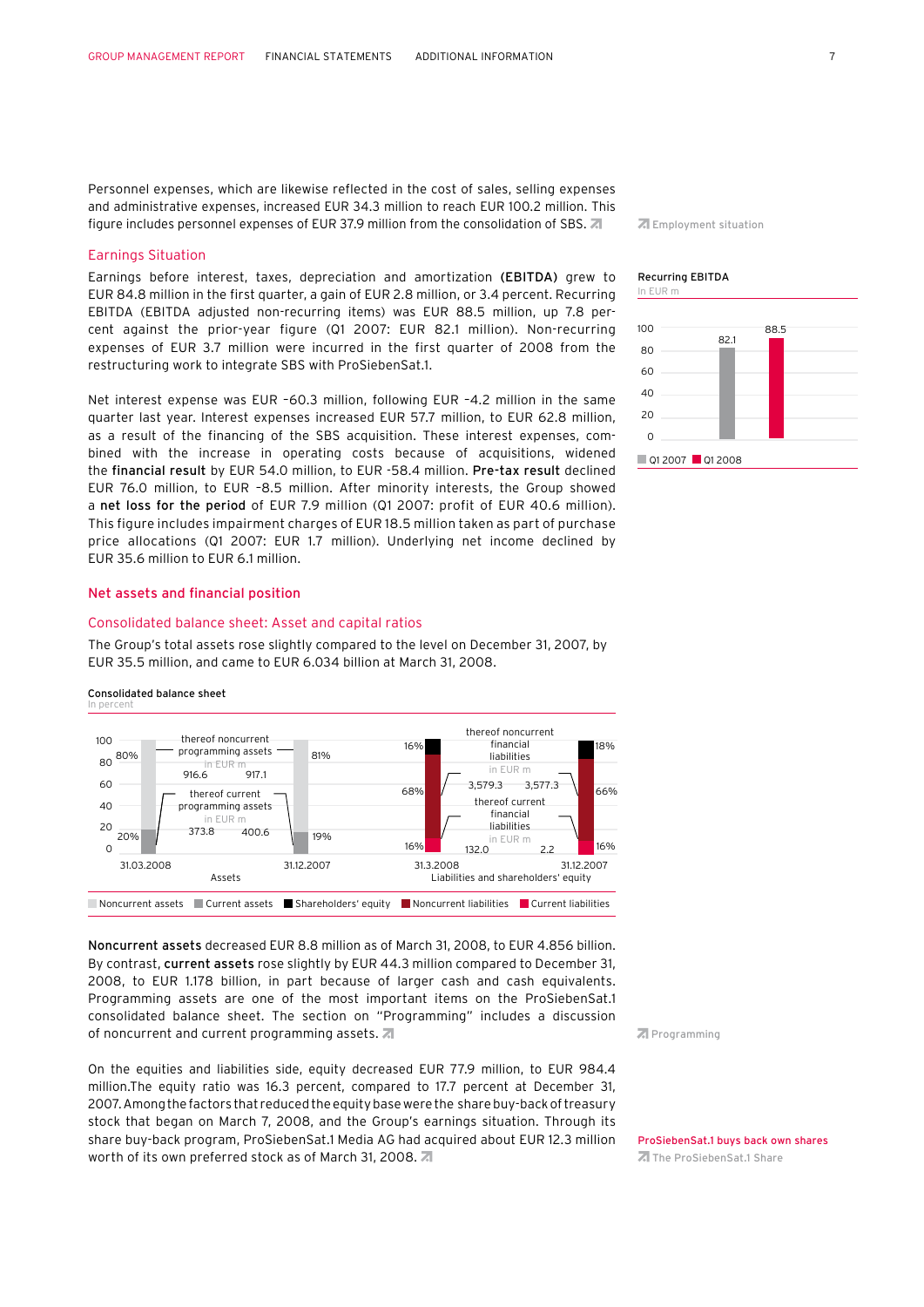Total noncurrent and current liabilities increased by EUR 113.4 million, to EUR 5.050 billion. The primary reason was an increase in short-term loans and other borrowings, which rose a total of EUR 129.8 million, to EUR 132.0 million. The Group drew EUR 130.0 million from its revolving credit facility, which has a limit of EUR 600 million and can be used variably for general operating purposes or bank guarantees. On the other hand, the payment obligation of EUR 120 million from the Federal Cartel Office proceedings, which is included within Other Current Liabilities, has been reduced by EUR 60.0 million. The first of two payments related to the fine was paid in January 2008.

### **Borrowings**

Last year, the ProSiebenSat.1 Group acquired all of the SBS Broadcasting Group, in the biggest acquisition in Company history. The transaction was entirely debt-financed. For this purpose, the Company agreed on a new secured syndicated credit facility of EUR 3.6 billion. The loan covered not only the purchase price and transaction costs, but the also refinancing of financial liabilities. These included financial liabilities of the SBS Broadcasting Group that were outstanding at the time of the acquisition, and an outstanding corporate bond of ProSiebenSat.1 Media AG. The ProSiebenSat.1 Group has hedged some 80 percent of its variable-interest financial liabilities by way of a variety of interest-rate swaps. The credit agreement is composed of various term loans for a total of EUR 3.6 billion, with maturities until 2014 (Term Loan B) and until 2015 (Term Loan C). It also includes a revolving credit facility with a term until 2014 and a total limit of EUR 600 million.

# Net financial debt

Net financial debt is the total of bonds and bank liabilities, less cash and cash equivalents and current securities. At March 31, 2008, the Group had net financial debt of EUR 3.415 billion, compared to EUR 3.328 billion on December 31, 2007. Most of the EUR 86.4 million increase came from higher short-term liabilities to banks resulting from the draw of EUR 130.0 million on the revolving credit facility, as already discussed above. Long-term bank debt with a remaining term of more than one year was EUR 3.579 billion, compared to EUR 3.577 billion on December 31, 2007. In all, as of March 31, 2008, the ProSiebenSat.1 Group had total borrowings of EUR 3.711 billion, compared to EUR 3.579 billion on December 31, 2007.

### Credit facilities

As of March 31, 2008, the Group still had EUR 435.5 million remaining unused in its revolving credit facility. EUR 34.5 million of this facility were used as bank guarantees during the period. In addition to these available credit lines, the Group had cash and cash equivalents of EUR 296.4 million.

### Leases

For property it uses at the Unterföhring site, ProSiebenSat.1 Media AG has leases that qualify as finance leases under IAS 17. The properties are capitalized as part of property, plant and equipment, and the associated leases are recognized under Other Liabilities. The earliest expiration of these leases is scheduled for 2019, but the interest rate conversion dates (the end of the interest rate lock-down period) may be earlier.

# Off-balance-sheet financial instruments

The ProSiebenSat.1 Group had no off-balance-sheet financial instruments during the period.

**Z** Consolidated Balance Sheet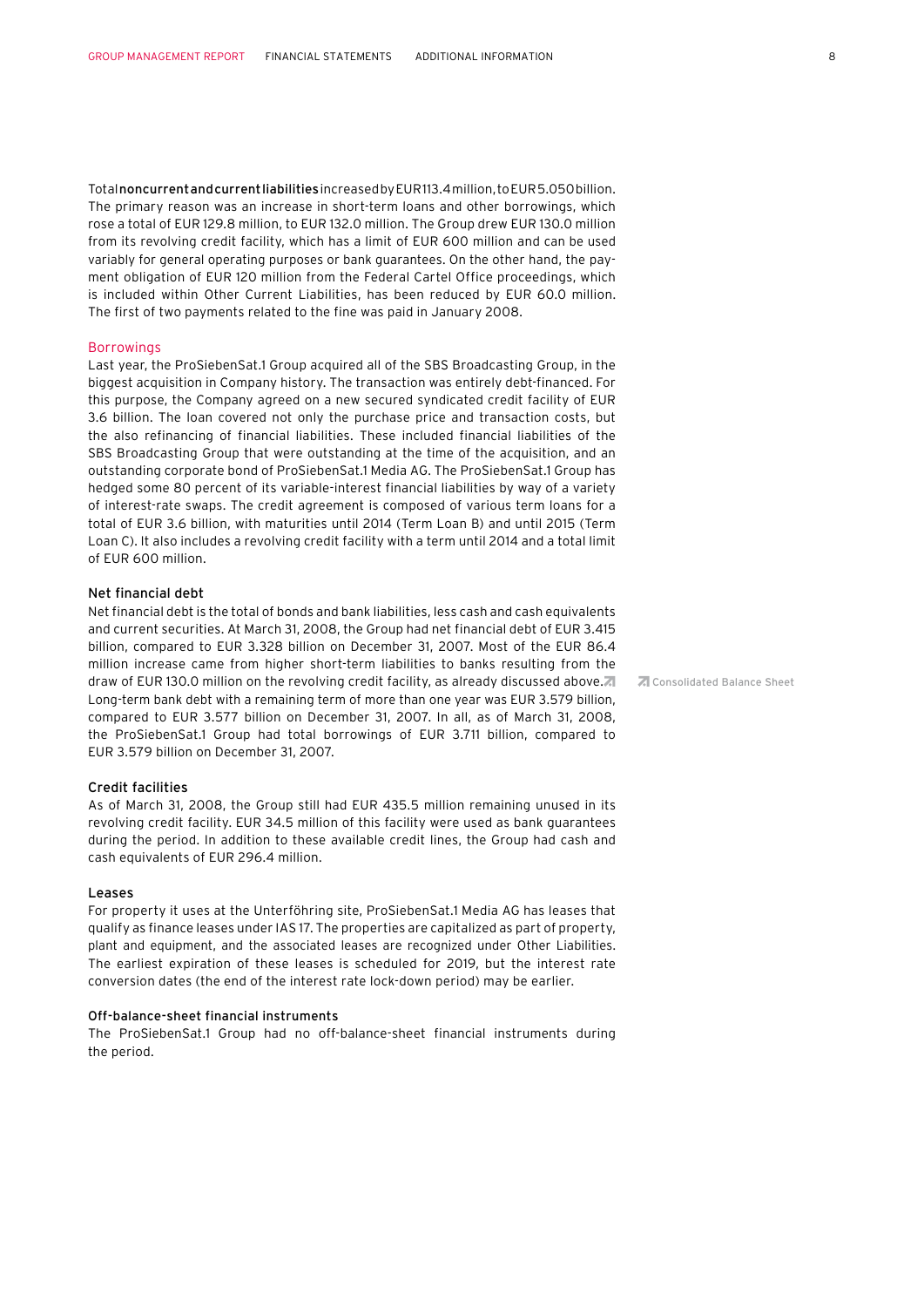# Cash flow statement: Cash and cash equivalents, and cash flow

# Change in cash and cash equivalents



The Group's cash flow statement shows the origin and use of cash flows. It distinguishes among cash flows from operating activities, cash flows from investing activities and cash flows from financing activities. Cash flow from operating activities is derived indirectly from the Group's profit for the period. Cash and cash equivalents indicated in the cash flow statement are equivalent to the "cash and cash at bank" shown in the balance sheet as of the reporting date.

Cash flow from operating activities decreased EUR 27.7 million in January through March 2008 compared the same period last year, to EUR 265.3 million. The decrease resulted primarily from larger cash interest expenses that reduced Group profits in the first quarter of 2008. A greater increase in working capital (non-interest-bearing receivables less non-interest-bearing liabilities) also lowered operating cash flow for January-March 2008. The EUR 60.0 million installment paid on the Cartel Office fine was a significant factor in the higher cash outflow compared to Q1 2007.

Cash flow from investing activities increased EUR 78.0 million, to EUR 338.4 million. Larger investments in programming assets were the primary factor in the larger cash outflow.

Cash flows from operating and investing activities caused free cash flow to decrease EUR 105.7 million, to EUR –73.1 million.

Cash flow from financing activities yielded a net inflow of EUR 118,7 million, compared to an outflow of EUR 0.6 million in January-March 2007. The figure primarily includes additions of EUR 130.0 million from the draw on the revolving credit facility. A total of EUR 12.3 million was spent for the buy-back of treasury stock that began in the first quarter of 2008.

The above changes in cash caused cash to increase by EUR 200.9 million against March 31, 2007. Thus the Group had cash and cash equivalents of EUR 296.4 million at the end of the period.  $\overline{A}$ 

### Investments and acquisitions

In January through March 2008, the ProSiebenSat.1 Group invested EUR 10.7 million in property, plant and equipment and in intangible assets (Q1 2007: EUR 5.3 million). Cash used for acquisitions came to about EUR 8 million. In February, the Group acquired all of Norwegian radio station TV2 Saturn AS. A The ProSiebenSat.1 Group operates one of the largest radio networks in Europe, and the acquisition of TV2 Saturn AS expands its portfolio of brands with another leading radio station. The Group's investments in programming rights increased EUR 81.7 million, to EUR 351.6 million. You can find further information about investments in programming assets in the Programming section.

**Z** Consolidated Balance Sheet

**Z** Programming Increase of investments in programming assets

**Z** The ProSiebenSat 1 Share

 Notes to the Financial Statements Acquisition of Radio TV2 Saturn AS

**Z** Programming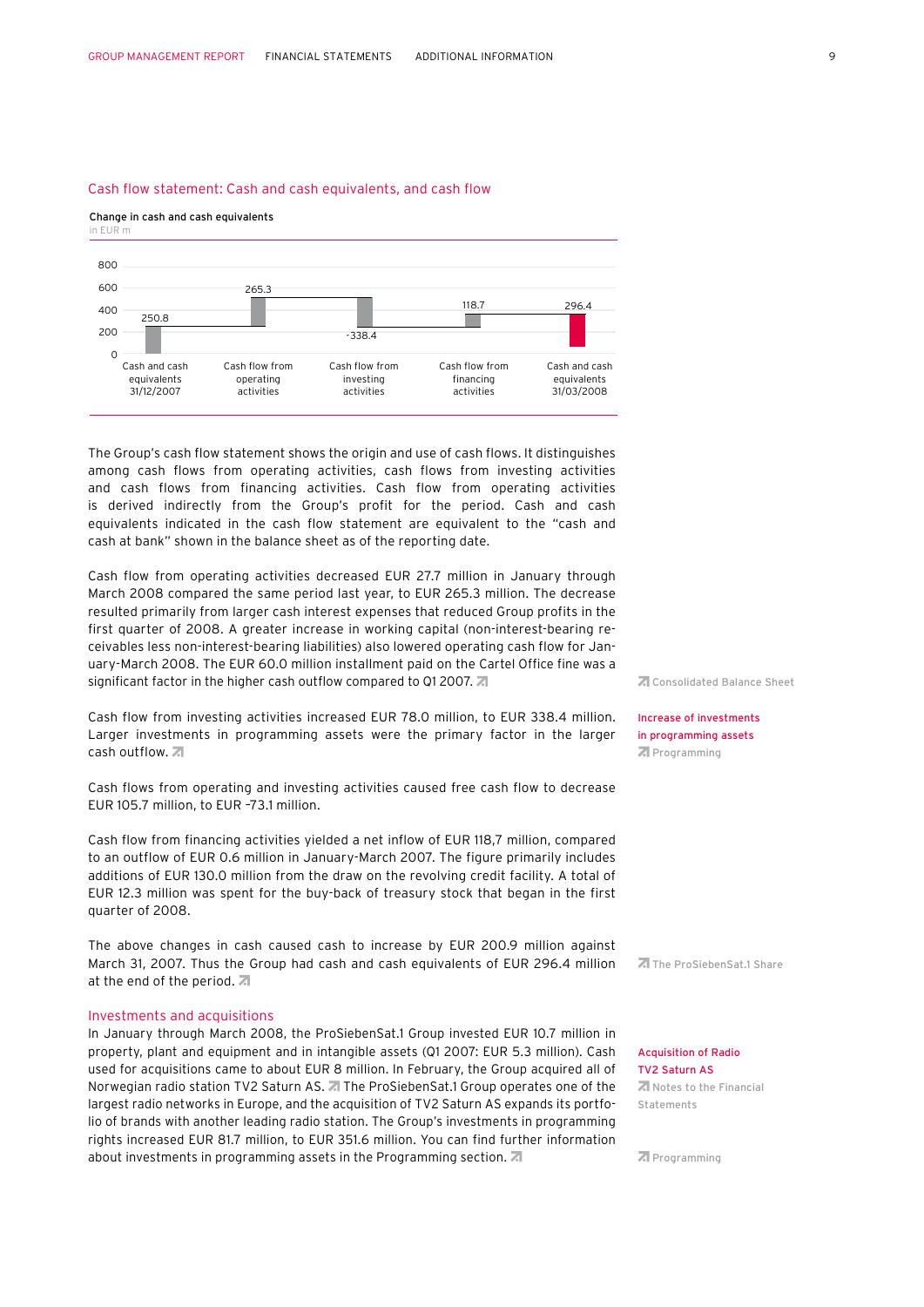#### Programming

Attractive content is the foundation of the Group's growth in its core business of Free TV, and also for the expansion of its value chain. The ProSiebenSat.1 Group constantly expands its programming assets and invests in additional programming licenses. Apart from acquired programming rights, commissioned productions and in-house productions also ensure that the Group's stations will have a long-term supply of high-quality content. For years now, there has been a balanced ratio between licensed programming and in-house or commissioned productions. Thus not only does the Group have a broad range of programming, but its well-balanced programming profile also makes it less vulnerable to market uncertainties and price fluctuations.

#### Program production

The merger of ProSiebenSat.1 with SBS has created an European network with an expansive pool of creativity and ideas. To make the most efficient use of its new resources and take advantage of economies of scale, in 2007 the ProSiebenSat.1 Group combined its content-driven operations into a central "Group Content" unit. This established a platform for identifying, developing and implementing international, inter-station programming projects. At the beginning of the year, German station ProSieben and Dutch station SBS 6 both produced versions of the TV show "The next Uri Geller" in a shared studio in Cologne. The back-to-back production yielded synergies from the shared use of the set and technical infrastructure. The show was a great success in both countries, averaging audience shares of 17.3 percent (ProSieben) and 18.8 percent (SBS 6). At the end of March, another version of the show appeared on a third ProSiebenSat.1 station, TV2 in Hungary. The first run earned a 30.8 percent share, and benefited greatly from the advance creative work from the Netherlands and Germany. "The next Uri Geller" is an example of how TV concepts can be implemented successfully for multiple countries. Additional projects of this kind will be a major priority for the ProSiebenSat.1 Group in the future.  $\overline{\mathbb{Z}}$ 

### Programming purchases and investments in programming assets

The ProSiebenSat.1 Group has long-term contracts with almost every major Hollywood studio and the most important European film production companies. The Company expanded its programming portfolio again in the first quarter of 2008 with a longterm contract with Sony Pictures Television International, acquiring exclusive free TV rights to a long list of Hollywood blockbusters, series and films, including "The Da Vinci Code," "The Pursuit of Happyness," and "Spider-Man 3." all talso signed its first multi-national licensing agreement with a Hollywood studio. In March, ProSieben-Sat.1 acquired the free TV rights in a total of seven countries for the much anticipated "Indiana Jones and the Kingdom of the Crystal Skull," scheduled for theatrical release in May 2008. Under the international rights deal with Paramount Pictures, the film will air on stations in Norway, Sweden, Denmark, Belgium, the Netherlands, Germany and Hungary in 2010. In all, the pan-European group invested EUR 351.6 million in programming rights in the first quarter (Q1 2007: EUR 269.9 million). Programming purchases are paid for out of operating cash flow.

#### Programming assets

At March 31, 2008, the Group's programming assets were still high, at EUR 1.290 billion, compared to EUR 1.318 billion on December 31, 2007. Representing 21.4 percent of total assets, noncurrent and current programming assets are among the Group's most important asset items (December 31, 2007: 22.0 percent). On-balance-sheet programming assets are made up mainly of feature films and series, along with commissioned productions and advance payments for future productions.

Advantages through combination of all programming activities

Programming campaign – initial synergies implemented through back-to-back productions

Outlook Report

 Outlook Report Investments in attractive programming rights

**A** Asset and capital ratios Programming assets are one of the most important balance sheet items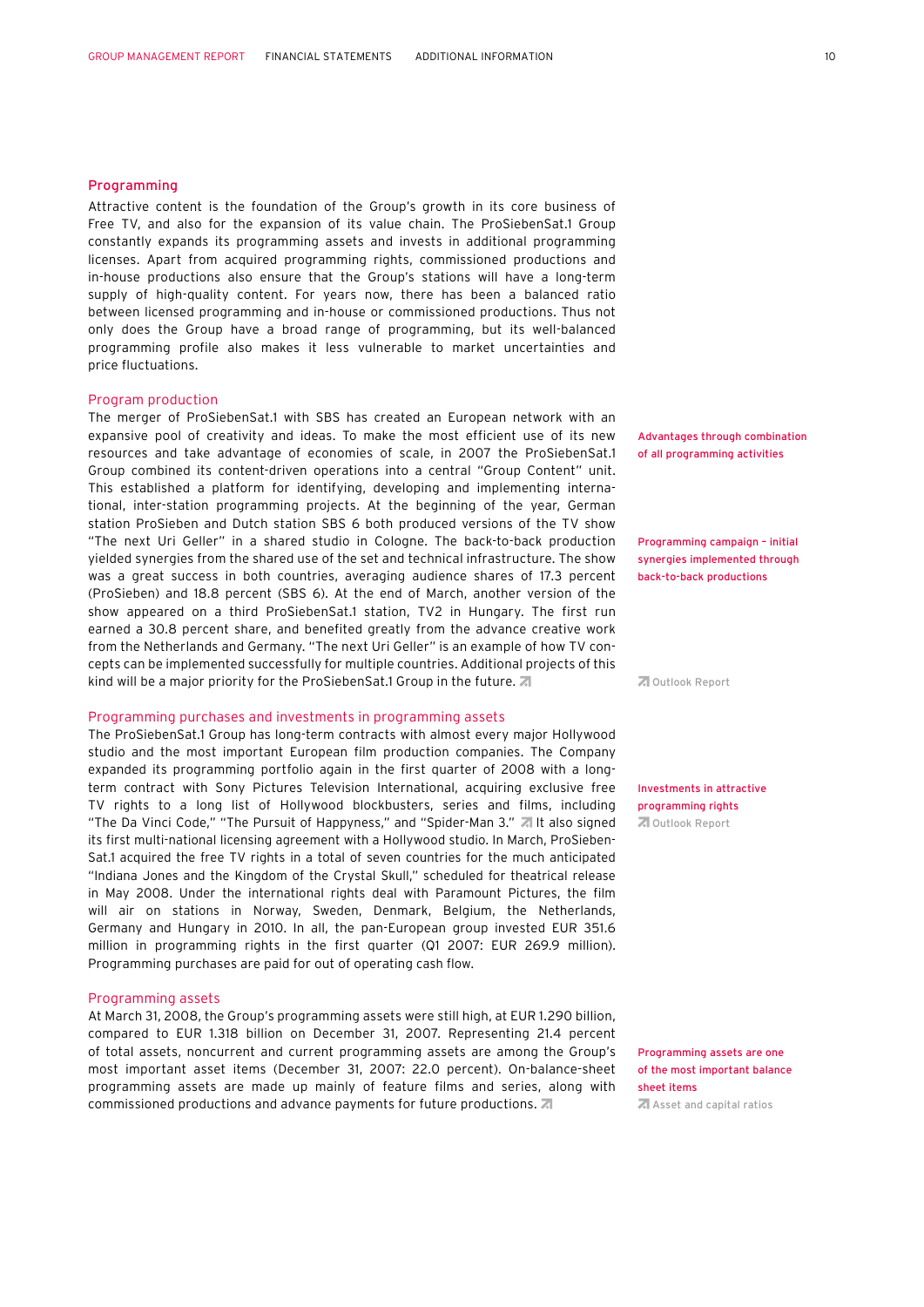# Employees

In the first quarter of 2008, the ProSiebenSat.1 Group had 5,945 employees in full-time equivalent positions. Approximately 3,033 (Q1 2007: 3,062) of these worked in Germany, Austria and Switzerland. The substantial increase in the average size of the Group's work force to a total of 2,883 employees was primarily a result of the integration of the SBS BroadcastingGroup.  $\overline{a}$  The staff also increased because of the full consolidation of MyVideo and PULS TV as of August 2007. An additional contribution to the increase came from new hires that 9Live and SevenSenses took on to handle their expanded business operations. By contrast, efficiency enhancement programs reduced staff size in some cases, especially at the regional companies.

# Research and development

The ProSiebenSat.1 Group conducts extensive market research in every area in which it does business and in every area where it foresees growth potential. However, market research activities do not fit the definition of research and development for financial disclosure puropses. For that reason, this information is omitted from the Consolidated Management Report.

# Business Segments

# Free TV in German-Speaking Europe segment

Revenues and earnings in the Free TV in German-Speaking Europe segment were affected by the slowdown in TV advertising revenues in the first quarter of 2008. Revenues decreased 4.9 percent, to EUR 417.1 million (Q1 2007: EUR 438.6 million). EBITDA was down 22.4 percent, to EUR 54.8 million (Q1 2007: EUR 70.6 million). Recurring EBITDA (EBITDA adjusted for exceptional influences) decreased EUR 13.1 million, or 18.5 percent, to EUR 57.6 million.  $\sqrt{ }$  The decline in revenues and earnings derived in part from uncertainties prompted by the new sales model for TV advertising time, which was introduced at the end of 2007 following the conclusion of the investigations by the German Federal Cartel Office. A further cause was the weak ratings at Sat.1 in the prior fiscal year. The station steadily improved its average audience share during the first quarter of 2008, but weaker performance in 2007 had the delayed effect of slowing advertisers' bookings at the beginning of the year.

 Asset and capital ratios Number of employees increases due to SBS consolidation

 Industry Environment Leading position in the German TV advertising market maintained despite difficult start

### Highlights in Q1 2008



#### Free TV D/A/CH

#### PULS 4: Austria gets a new full-service channel

The ProSiebenSat.1 Group has further expanded its presence in the Austrian TV market: the former Viennese metropolitan broadcasting channel PULS TV is being relaunched in February 2008 as PULS 4, Austria's fourth full-service channel. The 24-hour channel has a viewership of over one million TV households nationally.

#### The "Goldene Kamera" and Grimme Prizes

ProSiebenSat.1 Group channels were showered with honors in the first quarter of 2008: Stefan Raab's huge ProSieben show "Schlag den Raab" won a Goldene Kamera for best entertainment format, while the ProSieben crime comedy "Dr. Psycho" and the Sat.1 special "Fröhliche Weihnachten" won the 2008 Adolf Grimme Prize for entertainment, the only two shows from German commercial broadcasters to accomplish this feat.

# Free TV International segment

The acquisition of the SBS Broadcasting Group brought the Group a number of Free TV stations in Northern and Eastern Europe and in the Netherlands and Belgium, which are combined in the Free TV International segment. Since SBS was not a part of the ProSiebenSat.1 Group in the first quarter of 2007, its prior-year figures are not included in the ProSiebenSat.1 consolidated financial statements. But SBS's prior-year figures are used here to permit comments on the performance of business operations in the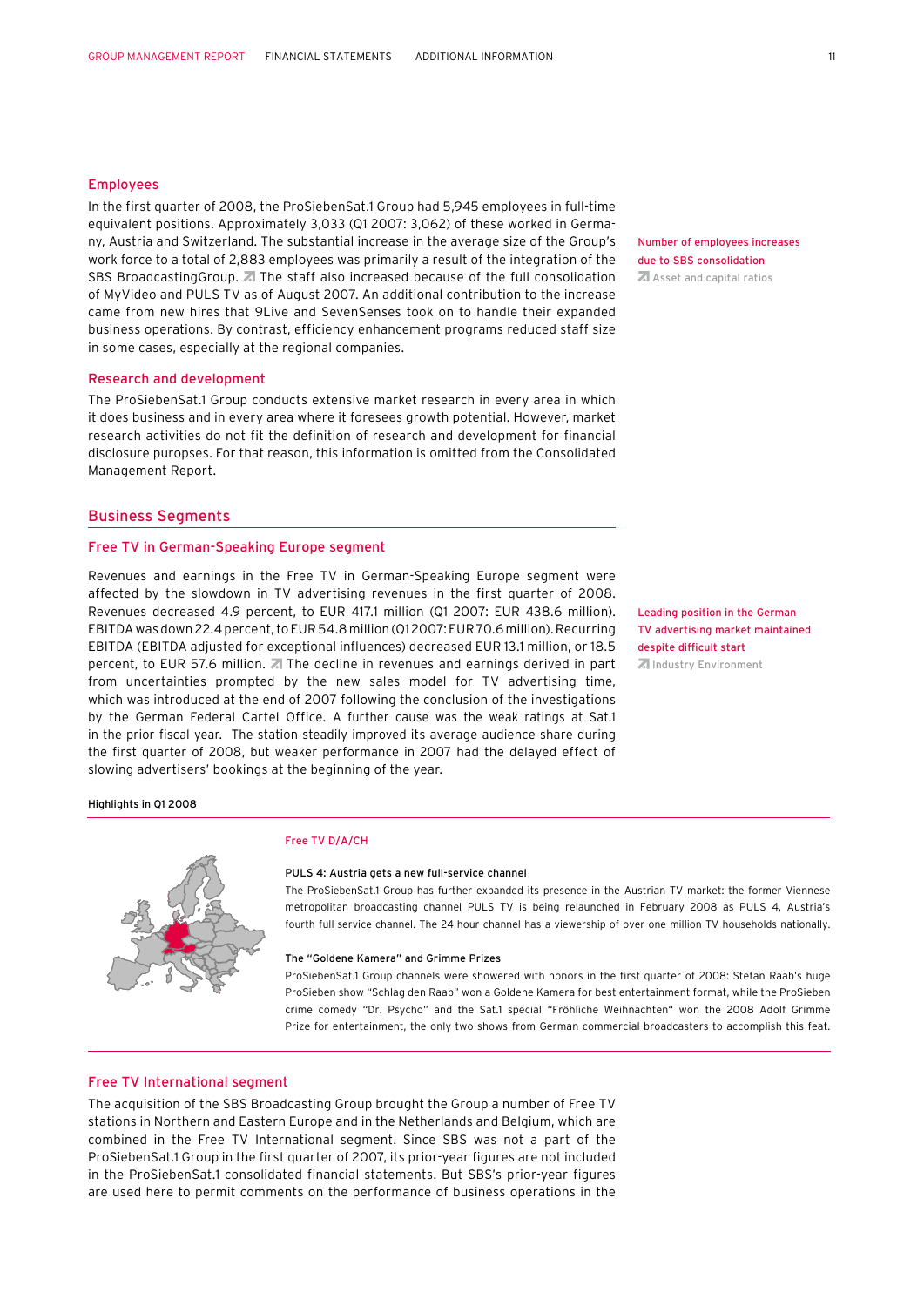Free TV International segment following the consolidation of the SBS Broadcasting Group in July 2007.

Based on a pro forma accounting for the first quarter, segment revenues for January-March 2008 gained 1.3 percent in all, to reach EUR 176.0 million (Q1 2007: 173.7 million). The increase resulted primarily from the positive development of advertising spends in the Free TV International segment. Higher programming costs slowed earnings growth. Additionally, the expansion of our portfolio of stations, and especially the startup costs for Norwegian station FEM, which was launched last year, led to higher expenses. EBIT-DA decreased 28.0 percent to EUR 27.2 million (Q1 2007: EUR 37.8 million). EBITDA adjusted for non-recurring items (recurring EBITDA) was down EUR 11.0 million or 28.6 percent, to EUR 27.5 million. Apart from higher costs for programming and startups positive exceptional factors in the first quarter of 2007, such as dissolutions of a accruals and cost sharing of purchased sports broadcasting rights, led to a decrease in results compared to the prior-year.

International TV advertising markets again show strong growth dynamics

#### Highlights in Q1 2008



#### SBS6 achieves record numbers in the Netherlands

On February 3, 2008, the crime show "Peter R. de Vries: Crime Reporter," broadcast on ProSiebenSat.1 channel SBS 6, did more than achieve the highest ratings of the day in the Dutch television market. With a market share of 80.6 percent in the 20-49 market, the channel took home the highest ratings ever in the history of Dutch commercial television (not including broadcasts of sporting events).

#### Charting a course for success: Uri Geller takes ProSiebenSat.1 channels in Europe by storm

Back-to-back productions of talent show "The Next Uri Geller" were launched, marking the first successful synergies between ProSiebenSat.1 Group channels. The show starring the world-famous mystifier was first shown on ProSieben and hooked millions of viewers. Sister channel SBS6 used ProSieben's know-how and studio infrastructure to launch a Dutch version of the show, "De Nieuwe Uri Geller," which also racked up huge ratings. On TV2, a Hungarian ProSiebenSat.1 channel, the show debuted at the end of March with a 30.8 share.

|                 | Q1 2007 | <b>Q1 2008</b> |
|-----------------|---------|----------------|
| Netherlands (1) | 20,6    | 23,0           |
| Norway (2)      | 13,6    | 13,3           |
| Sweden (3)      | 14,4    | 14,8           |
| Denmark (4)     | 7,1     | 7,6            |
| Belgium (3)     | 14,9    | 15,1           |
| Hungary (4)     | 23,7    | 22,2           |
| Romania (3)     | 7,4     | 6,0            |
| Germany (5)     | 28,7    | 28,8           |

# Audience share Free TV by country (in percent)

Note: Audience share indicated for commercial time (Including "The Voice" in the relevant countries) (1) Share of viewing 20-49 years target group. (2) Share of viewing 12-44 years target group.

(3) Share of viewing 15-44 years target group. Romania quarterly data based on Urban population. Belgian data refer to the region of Flanders. (4) Share of viewing 15-50 years target group except Hungarian data which are based on 18-49 years target group. (5) Basis: ProSieben, Sat.1, kabel eins and N24. All German TV households (Germany+EU), Mo.-Sun., 03:00-03:00h, Age of viewers 14-49.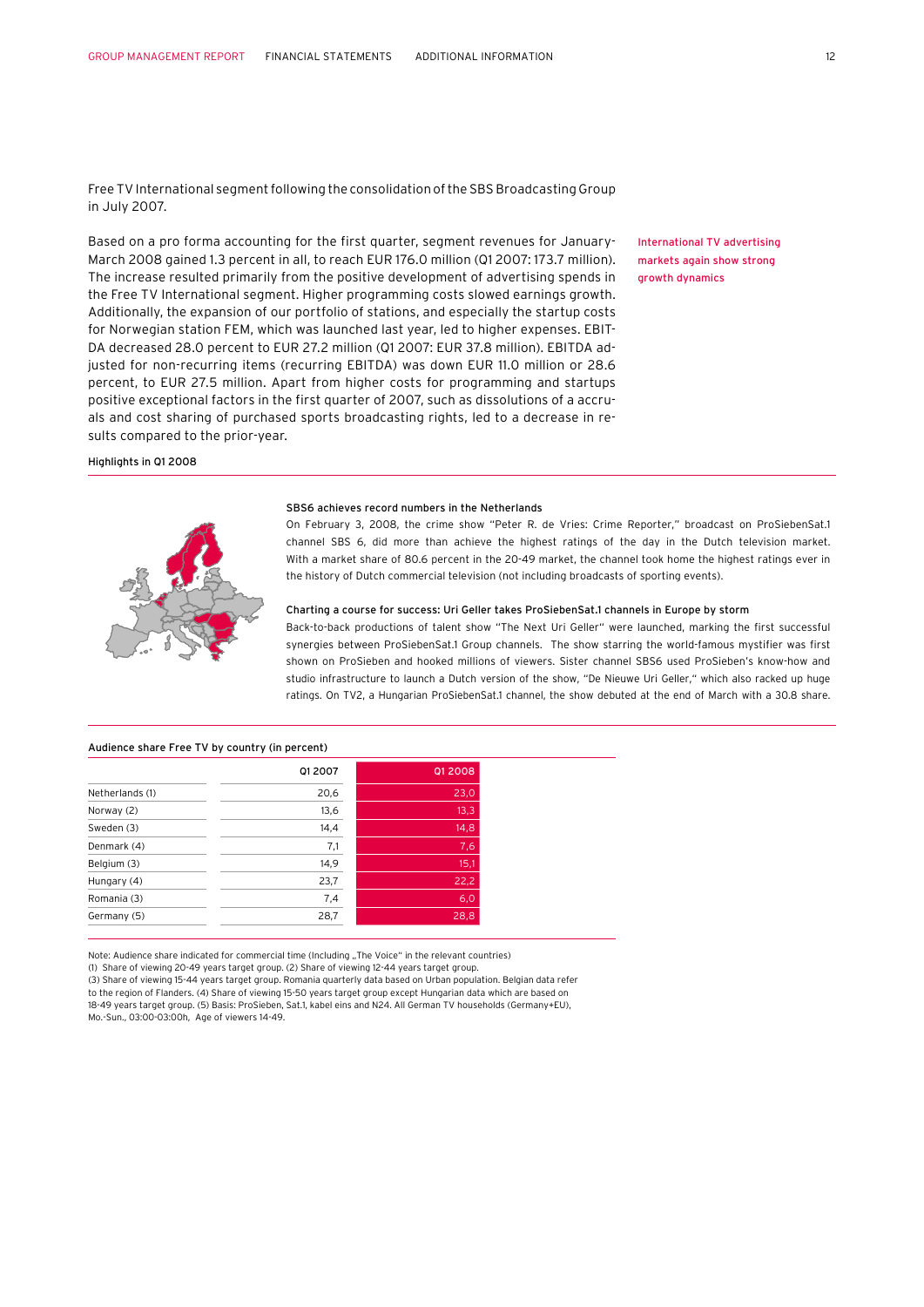# Diversification segment

Revenues in the Diversification segment for the first quarter of 2008 gained EUR 73.3 million, or EUR 117.1 percent, to reach EUR 135.9 million. Most of the substantial increase resulted from the effects of the full consolidation of SBS.Ever since SBS was first consolidated in July 2007, the segment has also included radio, print, and premium pay TV operations. Furthermore, the full consolidations of solute, MyVideo and wer-weiss.was. de have reinforced the segment.Games and music operations as well as digital basic pay TV and video-on-demand services became important growth drivers in the current business during the first quarter.

EBITDA decreased EUR 8.1 million, to EUR 3.4 million (–70.4 percent), and recurring EBITDA was down EUR 7.5 million, to EUR 4.0 million (–65.2 percent). Declining results in the first quarter resulted from lower call TV revenues of 9Live in Germany. In addition to that, the consolidation of SBS added to a substantial increase in total costs in the segment. Apart from consolidation effects, the international expansion of 9Live's operations and the expansion of operations in basic pay TV and video on demand led to cost increases.

# Increase in sales in the Diversification segment accelerated by SBS

# Proforma

# In EUR m External revenues Diversification





#### Transaction TV



#### **Music**



#### 9Live expands its business model

9Live established a new broadcaster brand, neun TV, in January 2008. neun TV is financed primarily by advertising and will provide another revenue stream along with its core call TV business. Telephone calls are 9Live's primary source of revenue in its core call TV business. The broadcaster has also expanded its international business model and acts as a full-service provider to produce interaction shows for partner broadcasters in Belgium, Hungary, Columbia, and Mexico.

#### Starwatch Music: Sensational success with Udo Lindenberg

Starwatch Music, the record label of the ProSiebenSat.1 Group, continued to add to its artist portfolio in the first quarter. The second largest German domestic label now has Udo Lindenberg under contract. The comeback album, "Stark wie Zwei," from Germany's best-known rock star, went gold after just one week (100,000 units sold). Other Starwatch artists also got off to a good start this year, including Marquess, who garnered a 2008 Echo (German music award) nomination for "Group of the Year."

#### Online



#### Successful on line models exported to other countries

The ProSiebenSat.1 Group profits from its pan-European approach and is driving forward the international expansion of its on-line activities. With www.MyVideo.nl, www.MyVideo.be and www.MyVideo.at, creative video. fans in the Netherlands, Belgium, and Austria now have their own communities based on Germany's successful model. Since March, the company has also been webcasting its free Web TV program, SevenGames TV, in English at www.SevenGames.com.

#### Free Internet broadcasts of TV programs

The German-language on line offerings of the ProSiebenSat.1 Group continued to grow in the first three months of the year. Viewers can now watch current episodes of selected TV shows, including "Germany's Next Topmodel – by Heidi Klum", in full and for free, on the Web sites of Sat.1, ProSieben, and kabel eins. With these new on line offerings, the company is not only creating additional attractive platforms for advertisers, but also appealing directly to younger viewers in particular.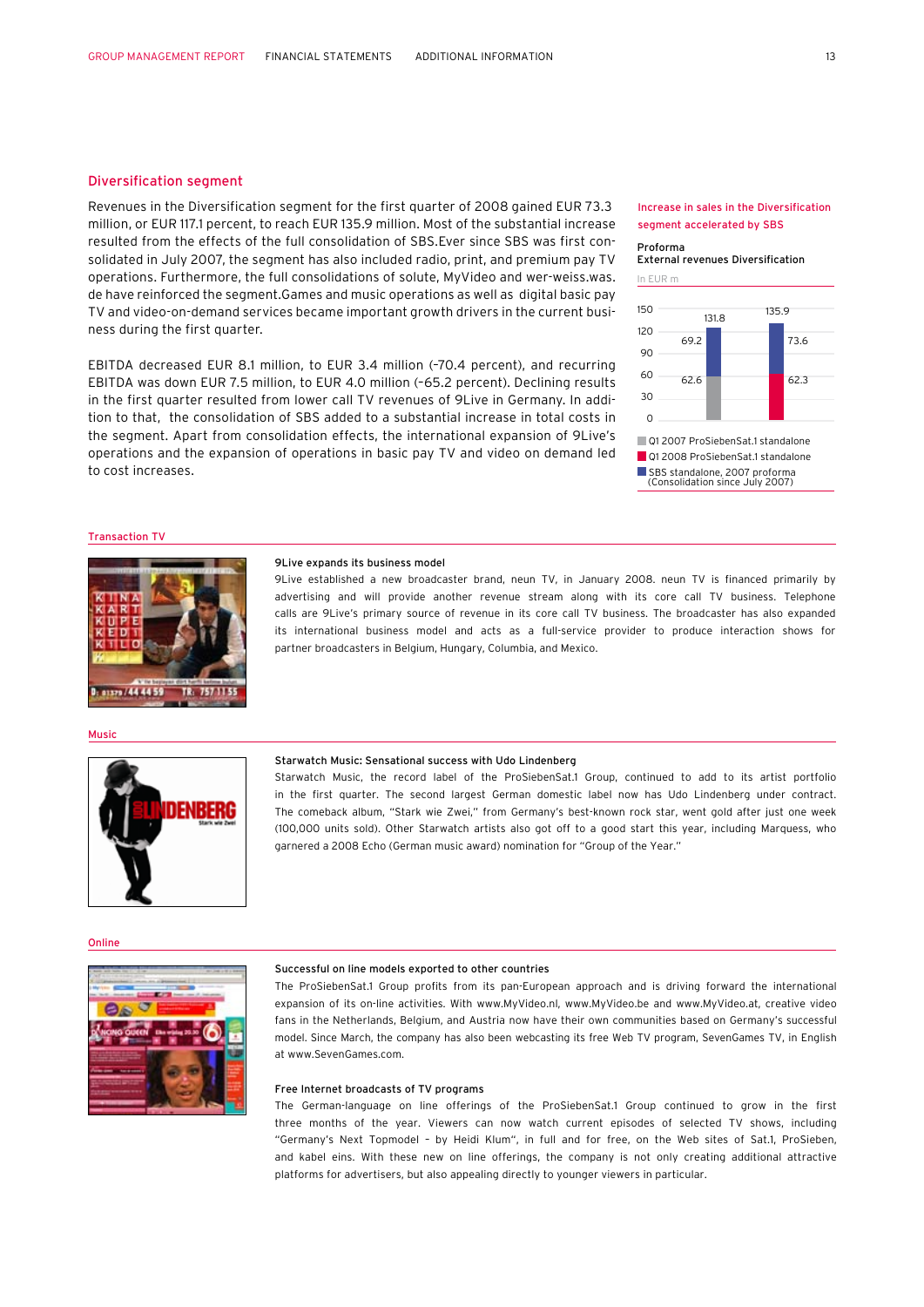# ProSiebenSat.1 Share

j

### ProSiebenSat.1 stock on the stock exchange

Continuing turmoil in the financial markets and fears of a recession in the USA caused prices to drop further in every segment of German and international stock exchanges at the beginning of the year. The price decline on German stock exchanges was accompanied by unusually large trading volumes.

ProSiebenSat.1 stock was unable to escape the effects of the financial crisis on the stock market. It closed at EUR 13.40 on the last trading day of the first quarter of 2008, having lost 17.6 percent compared to the beginning of the year. The comparable DAX and Euro Stoxx Media indexes were down by similar amounts, respectively losing 17.8 and 19.4 percent. During the period a total of 62,987,793 shares of ProSiebenSat.1 stock were traded over the Xetra trading system, equivalent to an average trading volume of about 1,015,932 shares per day (2007: 787,965 shares).

Difficult stock market impacts chart development

# ProSiebenSat.1 share: Price Performance



**ProSiebenSat.1** Euro Stoxx Media MDAX DAX Xetra closing quotes. Index 100 = January 2, 2008; Source: Bloomberg

#### The ProSiebenSat.1 share in trade

|                                                | Jan. 2 - Mar. 31, 2008 |
|------------------------------------------------|------------------------|
| XETRA high close (EUR)                         | 16.62                  |
| XETRA low close (EUR)                          | 11.85                  |
| XETRA close (EUR)                              | 13.70                  |
| XETRA trading volume (average per day) (units) | 1.032.587              |

# Share buy-back

# ProSiebenSat.1 Media AG reacquires about one percent of preferred stock

As of April 3, 2008, ProSiebenSat.1 Media AG held 1,127,500 of its own preferred shares, equivalent to about 1.0 percent of the total number of preferred shares, or 0.5 percent of the Company's share capital. These shares were acquired beginning in the first quarter, under a previously authorized share buy-back program. Purchase transactions took place between March 7 and April 3 at an average price of EUR 13.36 per share.

The repurchased stock is intended primarily to service stock options under the Long Term Incentive Plan that the Company set up in 2005 for members of the Executive Board and other selected Group executives. The buy-back was carried out under a solution of the Annual General Meeting of July 17, 2007, which authorized ProSiebenSat.1 Media AG to buy treasury stock for up to a total of 10 percent of its share capital, pursuant to Sec. 71 (1) No. 8 of the German Stock Corporations Act. The authorization is valid to January 16, 2009.

| Period                 | <b>Shares</b><br>purchased | Total<br>value in<br>FUR <sub>m</sub> |
|------------------------|----------------------------|---------------------------------------|
| 03/07-31/2008 934.003  |                            | 123                                   |
| 04/01 - 03/2008 93.497 |                            | 2 R                                   |
| Total                  | 1.127.500                  | 15.1                                  |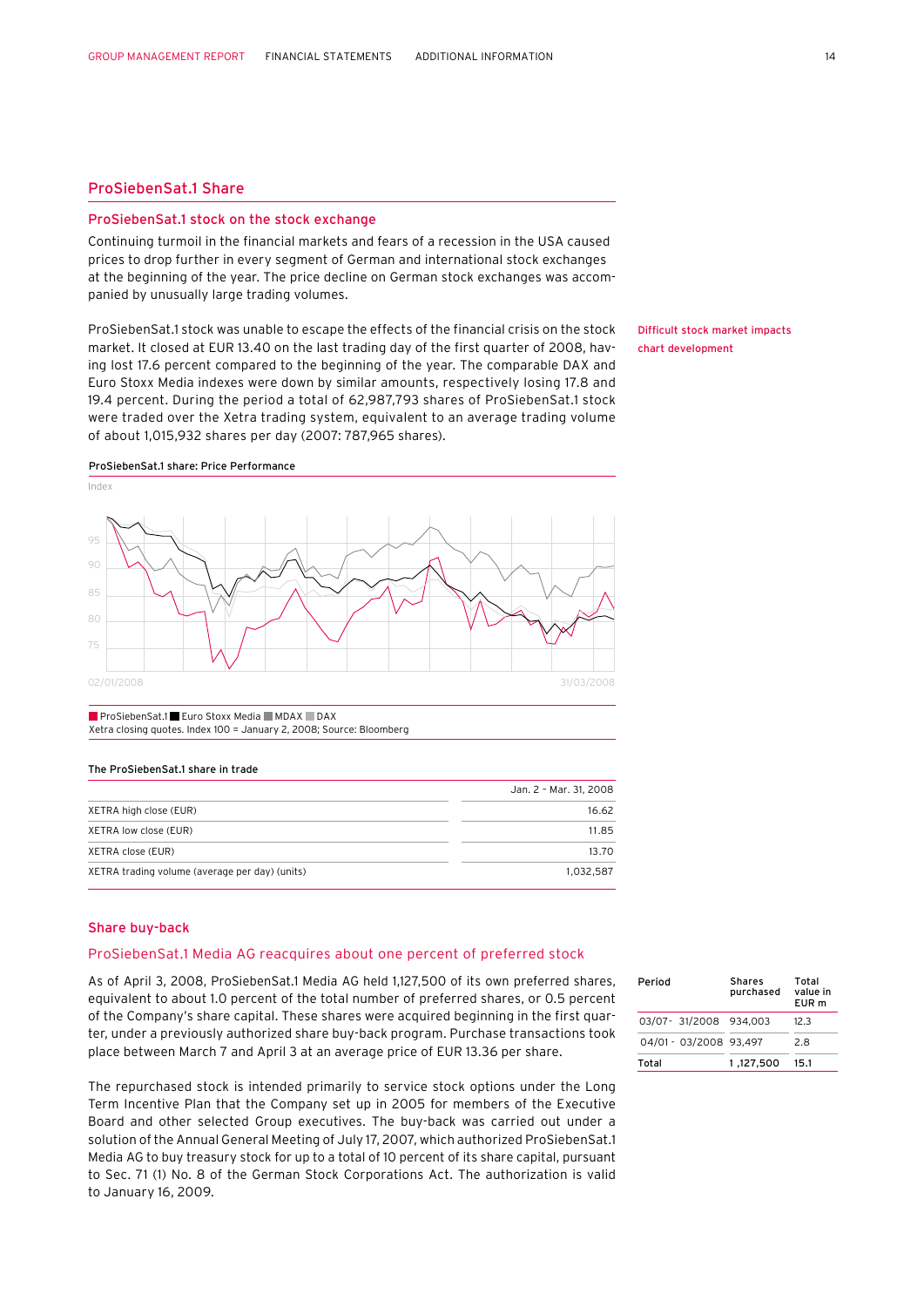Ownership of this stock brings ProSiebenSat.1 Media AG no entitlements. Under Sec. 71b of the Stock Corporations Act, treasury stock held directly or indirectly by the Company is not entitled to collect dividends. If the number of treasury shares held by the Company changes by the date of the Annual General Meeting, an amended proposal for allocation of profits will be submitted, keeping unchanged the amount of the dividend payable on each bearer share of preferred stock or registered share of common stock entitled to collect dividends. Out of the distributable net profit of EUR 3.106 billion for fiscal 2007, management will propose to pay a dividend of EUR 1.23 per no-par common share and EUR 1.25 per no-par preferred share.

Further information on the share buy-back program, the Company's ownership structure, and the proposed dividend for fiscal 2007 is available in the Investor Relations area of the ProSiebenSat.1 corporate Web site.  $\overline{\mathbb{Z}}$ 

# Ownership structure of ProSiebenSat.1 Media AG

As of March 31, 2008, the Lavena companies held 100 percent of the voting common stock and approximately 25.3 percent of the nonvoting preferred stock of ProSieben-Sat.1, after adjustment for other interests. This is equivalent to approximately 62.7 percent of the total share capital of ProSiebenSat.1 Media AG, likewise after adjustment for other interests. The remaining roughly 74.7 percent of the preferred stock, equivalent to approximately 37.3 percent of the share capital, is in free float.



\*thereof treasury stocks as of April 3, 2008: 1.0 percent of preferred shares respectively 0.5 percent of captal stock

### Lavena 5 acquires Axel Springer AG's holding in ProSiebenSat.1

At the beginning of fiscal 2008, Axel Springer AG sold its stake in ProSiebenSat.1 Media AG to Lavena Holding 5 GmbH, a holding company controlled by funds advised by Kohlberg Kravis Roberts & Co. L.P. (KKR) and Permira Beteiligungsberatung GmbH (Permira). On consummation of the purchase agreement in January 2008, all shares of ProSiebenSat.1 previously held by Axel Springer AG were transferred to Lavena Holding 5 GmbH, a wholly-owned subsidiary of Lavena Holding 4 GmbH. The deal covered 12.0 percent of the Company's voting common stock and 12.0 percent of the nonvoting preferred stock, both held indirectly through SAT.1 Beteiligungs GmbH. At the same time, Axel Springer AG also withdrew as a shareholder of SAT.1 Beteiligungs GmbH; its interest of some 48.2 percent of the share capital of SAT.1 Beteiligungs GmbH was also acquired by Lavena Holding 5 GmbH. The merger of SAT.1 Beteiligungs GmbH with Lavena Holding 5 GmbH in March 2008 means that Lavena Holding 5 now directly holds all common stock of ProSiebenSat.1.

The corresponding voting rights announcements are available on http://www.pro7sat1.com/investor\_ relations/dokument/

http://en.prosiebensat1.com/ investor\_relations/index\_en.php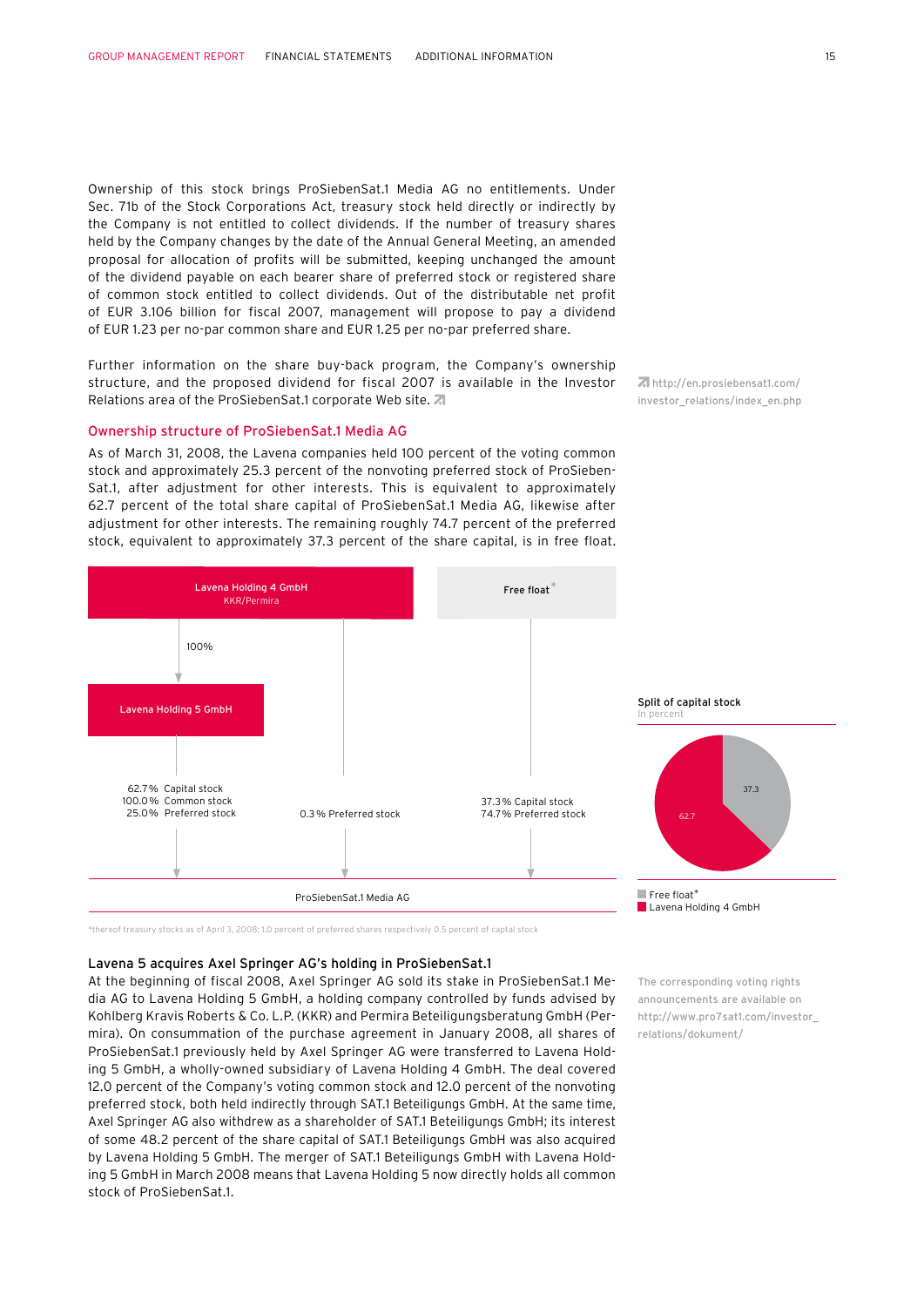### Changes in the Supervisory Board

In connection with the sale of Axel Springer's holding, both Dr. Matthias Döpfner, the Chairman of the Board of Management of Axel Springer AG, and Christian Nienhaus, then Managing Director of the Bild Publishing Group, resigned from their seats on the Supervisory Board of ProSiebenSat.1 Media AG. They left the Board effective January 15, 2008. New appointments to the unfilled seats on the Supervisory Board will be decided at the Annual General Meeting of ProSiebenSat.1 Media AG. The next shareholders' meeting will be held on June 10, 2008.

# Subsequent Events

ProSiebenSat.1 wins appeal against mandatory regional programming windows Section 47 (3) of the Saarland Media Act requires that so far as is technically possible, state-wide programming windows must be incorporated at least into the two private nationwide television channels with the greatest technical reach, irrespective of the method by which they are broadcast, and these windows must be financed by the broadcasters of the nationwide channels. At the end of 2006, ProSiebenSat.1 Media AG appealed to the appropriate administrative court against decisions by the Saarland State Media Authority (LMS), which held that Sat.1 was obligated to provide regional programming windows in the Saarland. At the hearing on April 18, 2008, the administrative court found for the Company and revoked the administrative order. The court based its decision on procedural grounds.

The State Media Authority still has further options, including court appeals and amending its rules. Given this situation, ProSiebenSat.1 Media AG will continue to take an active, broad-based role in this social, media-policy and legal controversy, to combat the impending restrictions. The financing that would have to be provided by Sat.1 or ProSiebenSat.1 Media AG for a new regional programming window is estimated at roughly EUR 5 million per year.

#### Changes in the Executive Board

Effective June 11, 2008, Axel Salzmann will be the new Chief Financial Officer at ProSiebenSat.1 Media AG. He succeeds Lothar Lanz, and will be in charge of Group Controlling, Finance and Investor Relations, Legal Affairs, Human Resources, Regulatory Affairs, and Administration. Peter Christmann, the Board member in charge of Sales and Marketing, will resign from the ProSiebenSat.1 Media AG Executive Board in late June 2008. Guillaume de Posch, CEO of ProSiebenSat.1 Media AG, will take provisional charge of Mr. Christmann's former duties.

# Other events after the end of the first quarter

From the end of the first quarter of 2008 to May 8, 2008, the date when this report was released for publication, no other events occurred that are of particular significance for the financial position and profit or loss of the ProSiebenSat.1 Group.

# Risk Report

In the course of our business activities, we are exposed to a number of risks that are inseparably connected with those activities. Our risk management system enables us to identify, analyze and assess current and future potential risks at an early point, and it supports efficient management of those risks. Additionally, the ProSiebenSat.1 Group conducts extensive market research in every area in which it does business and in every area where it foresees potential risks or opportunities. As part of the integration of the SBS Broadcasting Group, the Group-wide risk management system was revised to address the specific conditions in which the new subsidiaries operate. Risk categories were expanded, and a reporting system was introduced with six categories: External Risks, Content, Technology Risks, Sales, Organizational and Financial Risks, and Compliance.

Information about the Annual General Meeting on http://en.prosiebensat1.com/ investor\_relations/hauptversammlung/1/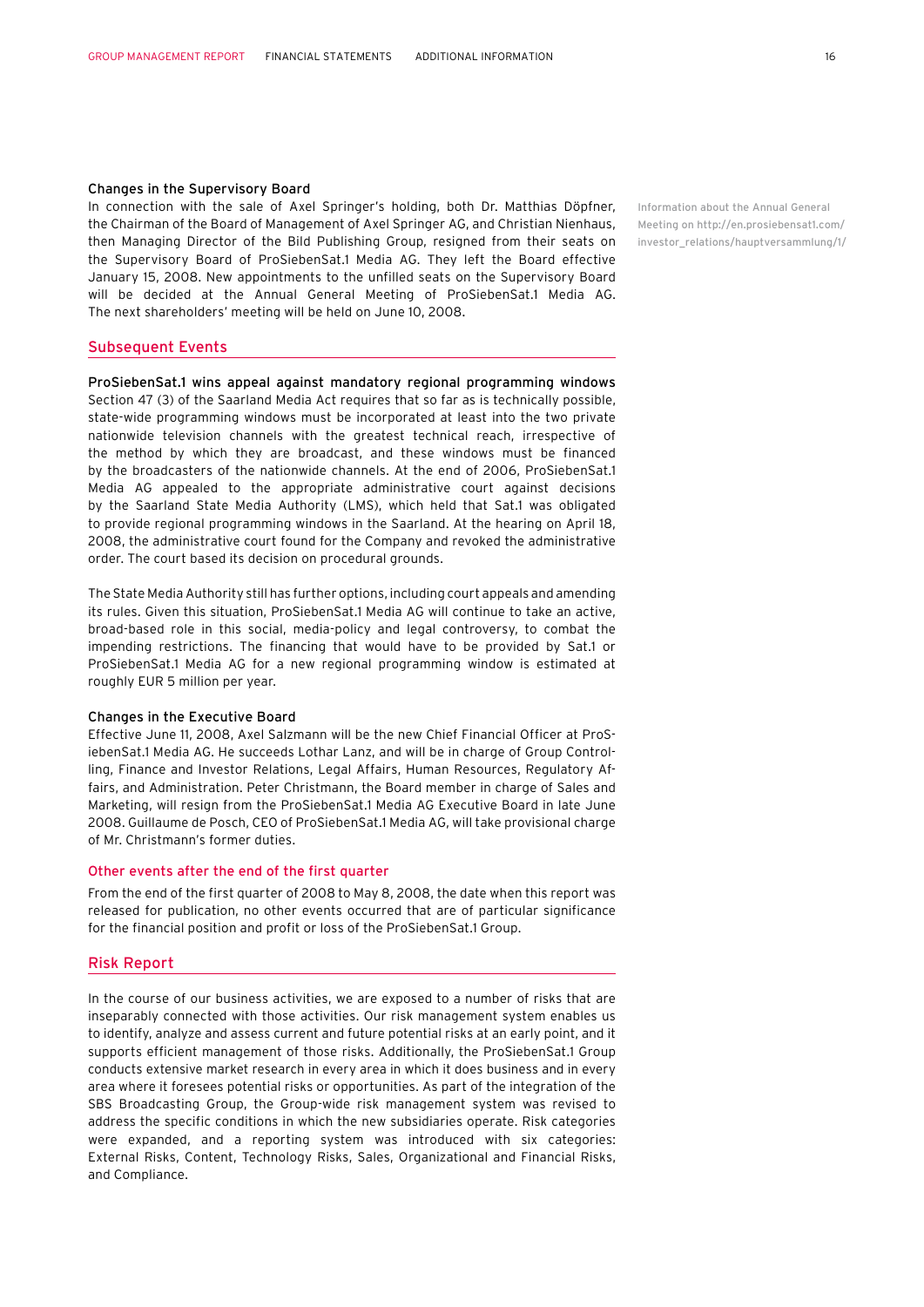### Overall risk for the Company

In the first three months of 2008, no material risks arose that have not already been discussed in detail in the Annual Report of 2007. No events or identifiable risks arose after the reporting period that might change this assessment of the risk position. Major issues for the reporting period included the evolution of general external factors, especially the advertising market, and market acceptance for the selling model for advertising time in Germany, introduced at the end of 2007.

These factors are discussed in the Outlook Report. 4 The 2007 Annual Report of the ProSiebenSat.1 Group contains a detailed discussion of individual corporate risks, as well as a description of the Group's risk management system, starting on page 50.

Outlook Report

# Outlook Report

# Opportunity Report

Market opportunities and future economic environment

# Economic development in Europe

The following comments are based on the spring 2008 joint assessment published by Germany's principal economic institutes.

According to that assessment, the impact of the slowing U.S. economy on the world economy and the Euro Zone is likely to remain limited. To be sure, such factors as less advantageous borrowing terms, troubled U.S. business conditions and the strong euro are likely to slow growth in 2008, but overall they should not pose a threat to the upswing in Europe. In their joint report, the experts expect the global economy to grow 2.7 percent in real terms. For the European Union (EU 27) the institutes project a gain of 1.9 percent. Growth in the Central and Eastern European members states is likely to remain strong, with the pace reduced only slightly. Unlike the other Eastern European markets, whose economies rely primarily on imports, domestic demand in Hungary has been throttled back recently by a savings program to restore the health of the public finances. Nevertheless, here too there is still a good prospect for moderate growth in 2008.

Although key indicators such as industrial production were still pointing upward at the beginning of the year, the economy in the Euro Zone is likely to slow down as the year wears on. After a real gain of 2.6 percent last year, the economic research institutes now expect gross domestic product to rise only 1.7 percent in 2008. Economic performance within the Euro Zone will be affected by more than the crisis in the U.S. financial markets and the strong euro. High prices for energy and food will also hamper the economy, as will the tight money policies of the European Central Bank.

In Germany, the economy will likewise probably lose some steam after a dynamic start of the year. Given the adverse effects of foreign trade on Germany – a major exporting nation – economic growth is expected to be 1.8 percent, and thus substantially less than in the past two years (2006: +2.9 percent; 2007: +2.5 percent). At the same time, the workhorses of the economy may change places. While exports and capital expenditures will probably recede, consumer spending may revive considerably. Income gains and rising employment are strong indicators for this possibility. The economic experts expect consumer spending to increase 0.8 percent in real terms. But in order for consumer spending to rise, the current increase in prices will have to taper off during the year.

#### Development of the advertising market in ProSiebenSat.1's main markets

The TV advertising market shows a strong correlation with macroeconomic developments. Accordingly, the projected growth of gross domestic product and consumer spending is generally reflected in the expected growth of the associated advertising markets. For countries with strong economic growth, such as Romania and Bulgaria, advertising spends are therefore expected to be well above average. In Germany,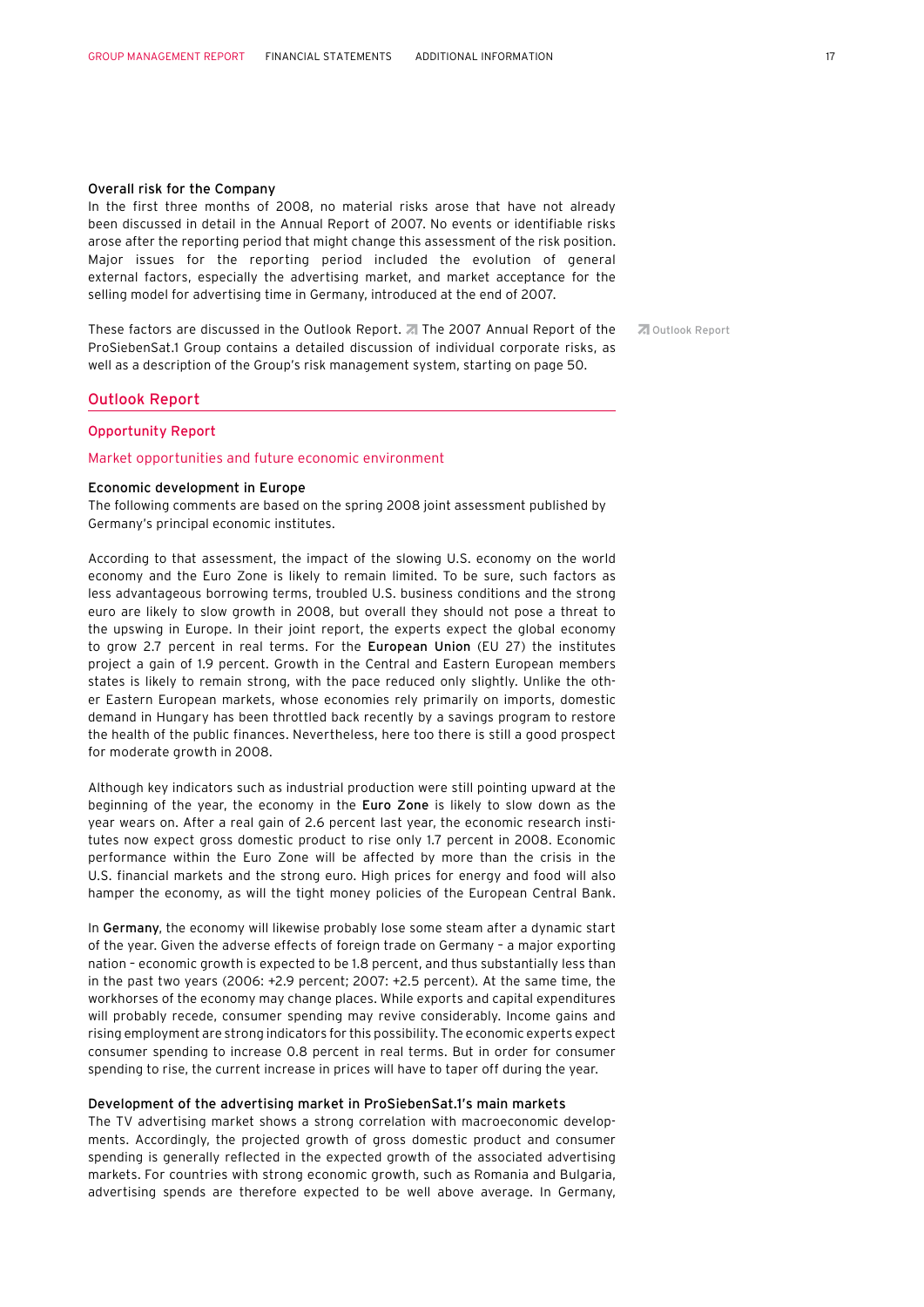ZenithOptimedia expects the TV business to grow 0.9 percent in 2008. The World Advertising Research Center (WARC) projects that the German television advertising market will grow 2.3 percent in 2008. Projections indicate that all other markets where the ProSiebenSat.1 Group operates will grow faster than Germany.

Development of TV advertising market in countries central to the ProSiebenSat.1 Group



\*WARC forecast not available for Romania and Bulgaria.

Sources: WARC 03/2008, ZenithOptimedia 03/2008, figures extensively harmonized on a net base, but still several methodical differences between countries and sources

But it is still impossible to say for sure how the German TV advertising market will continue to evolve. Economic projections are always subject to reservations and uncertainties. The TV advertising market in particular is characterized by advertisers' short-term booking behavior, and is especially sensitive to the cyclic fluctuations of the economy. Low predictability of the advertising market

# Strategic opportunities and future strategic focus

The ProSiebenSat.1 Group's strategy remains focused on sustainable, profitable growth. The acquisition of the SBS Broadcasting Group has opened up attractive new opportunities for strategic growth. At the time of the acquisition, ProSiebenSat.1 was a leading TV corporation in German-speaking Europe. The merger with SBS has lifted us into an entirely new sphere of opportunity. The ProSiebenSat.1 Group is now Europe's only genuine family of TV channels. In both operating and strategic terms, SBS is an excellent match for ProSiebenSat.1. The two parts of the corporation also have complementary organizational structures; all free TV stations are wholly-owned subsidiaries, a competitive advantage in both the production and the further use of programming content. Because these subsidiaries are fully integrated and processes are centralized, the result is an optimum in synergies and savings. Yet the merger with SBS has opened up more than additional growth prospects. The integrated Group's broad media portfolio and its presence in 13 countries make it significantly less dependent on fluctuations in individual markets, and thus have optimized its risk-reward profile overall.

We will further consolidate our already strong market position in Europe by concentrating on our strengths. In our core business, commercial television, the broad awareness of our programming and the importance of our free TV brands in their local markets still offer good prospects for growth.

Growth opportunities for the pan-European Group

- **Economies of scale and potential for synergy**
- Multiple reuse of content
- **n** Internationalization of business operations

Our claim: The power of television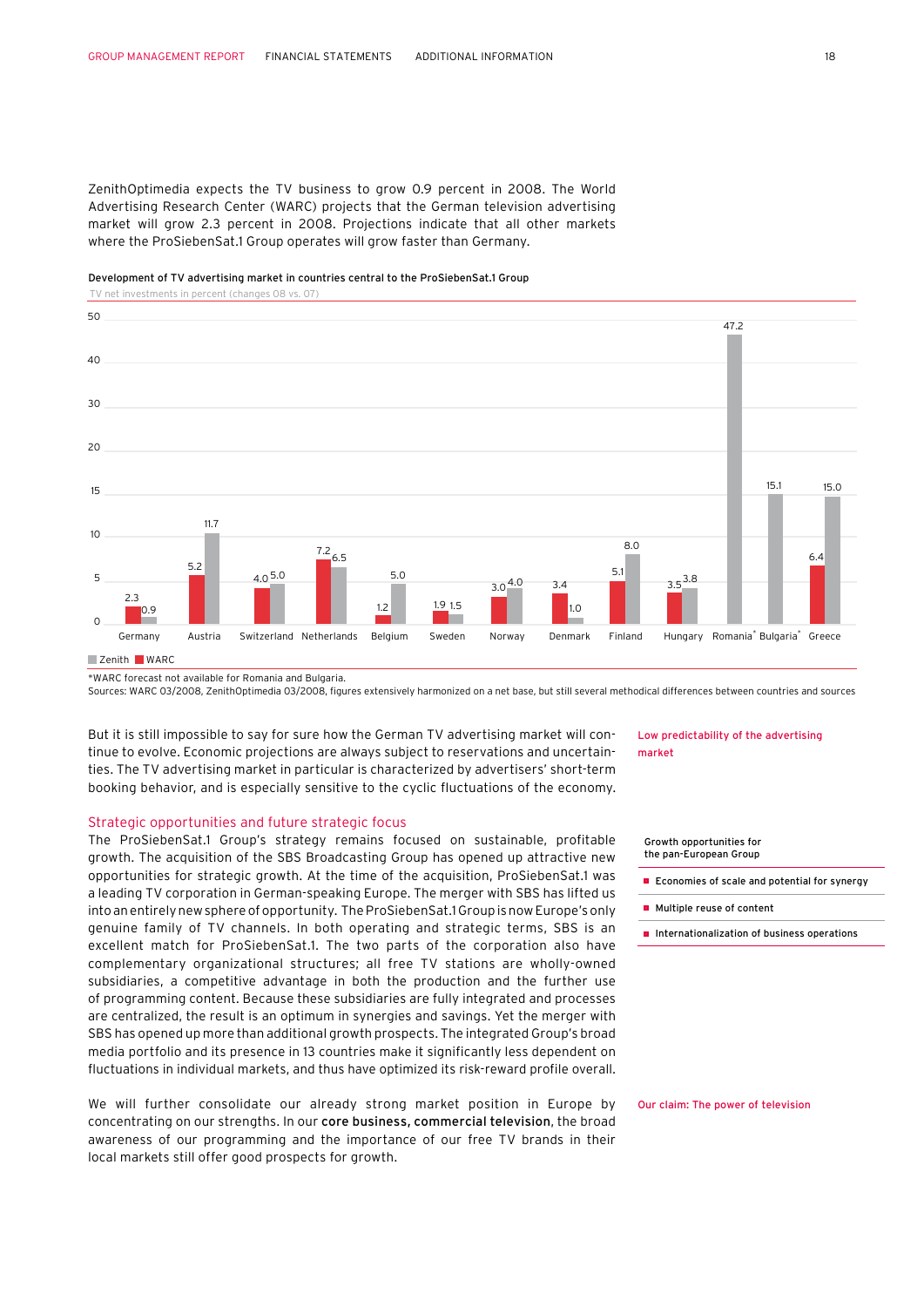To remain competitive, we will continue our diversification strategy even while we go on expanding our core business in television. By distributing our programming on all available media platforms, we will strengthen our presence in the world of digital media, and at the same time tap additional sources of revenue that do not depend on the TV advertising market.

By creating a leading operating platform, we are realizing our third corporate goal, and are now beginning a new strategic phase. The change to a technology infrastructure that is tapeless, and thus for the first time fully digital, will enable us to exploit TV content throughout Europe across all distribution channels. This means a further competitive advantage for our pan-European TV corporation: a transformation that will enable us to act faster and more flexibly in the European media and entertainment market. At the same time, this technological innovation will cut the Group's operating costs and increase its efficiency by standardizing and centralizing processes.  $\overline{a}$ 

# Company outlook

# Expectations for the Group's business

The Group has taken decisive steps to speed up the implementation of its strategy by pursuing a formal plan for action. The new advertising sales model for the German market has been adjusted to increase its competitiveness. The Company is confident that it will regain market share with the adjusted model in the second half of the year. Additionally, the Group has decided to restructure its German advertising sales organization to more optimally address the German market following the changes in the advertising sales model, and to position the Company better to meet the challenges and opportunities of digitization.

In connection with the uncertainties provoked by the sales model for advertising time in Germany – which will also have an impact on the second quarter of 2008 – the Group has adopted a plan to cut EUR 70 million from its original 2008 budget. Savings will be achieved by reducing selling and administrative expenses and by making optimized use of existing programming assets. The Group will remain active in developing new programming.

Sat.1 has been a particular point of emphasis for the Group in the past few months. As a trend for 2008 (January through April) so far, the station has increased its average audience share in its key demographic to 11.0 percent , compared to 10.5 percent last year. Now the family of German stations – Sat.1, ProSieben, kabel eins and N24 – has improved its audience share, as the trend for the year so far, to 29.3 percent (viewers aged 14-49, January to April), compared to 28.8 percent for the same period last year

The Group expects to improve its profits further 2008 against the prior year. Here the consolidation of SBS for the full year will help, as will synergies achieved in the course of integration. Given the successes we have achieved in the first quarter, especially in programming, we continue to be confident about the course of the integration process.  $\mathbb{Z}$   $\blacksquare$  Programming

#### Blockbusters, free TV premieres and film highlights



We're bringing Hollywood movies right into viewers' living rooms: In the coming months, viewers of ProSiebenSat.1 Group stations can once again expect to see a variety of blockbusters, including "Into the Blue" (e.g., ProSieben, D), "Mr. & Mrs. Smith" (e.g., VT4, B), "War of the Worlds" (e.g., TVNORGE, NO) and "The Geisha" (e.g., Net 5, NL). Free TV premieres like "Barfuss" with Til Schweiger (Sat.1, D) and "Munich" (e.g., Kanal 5, DK) as well as all-time classics like "American Beauty" (e.g., kabel eins, D) and the complete set of Indiana Jones movies (e.g., TV2, HUN) will ensure that viewers all over Europe can enjoy perfect TV entertainment.

Additional sources of revenue by cross-medial and geographical diversification

Competitive advantage by all-digital technologies Major events of Q1 2008

Large synergy potential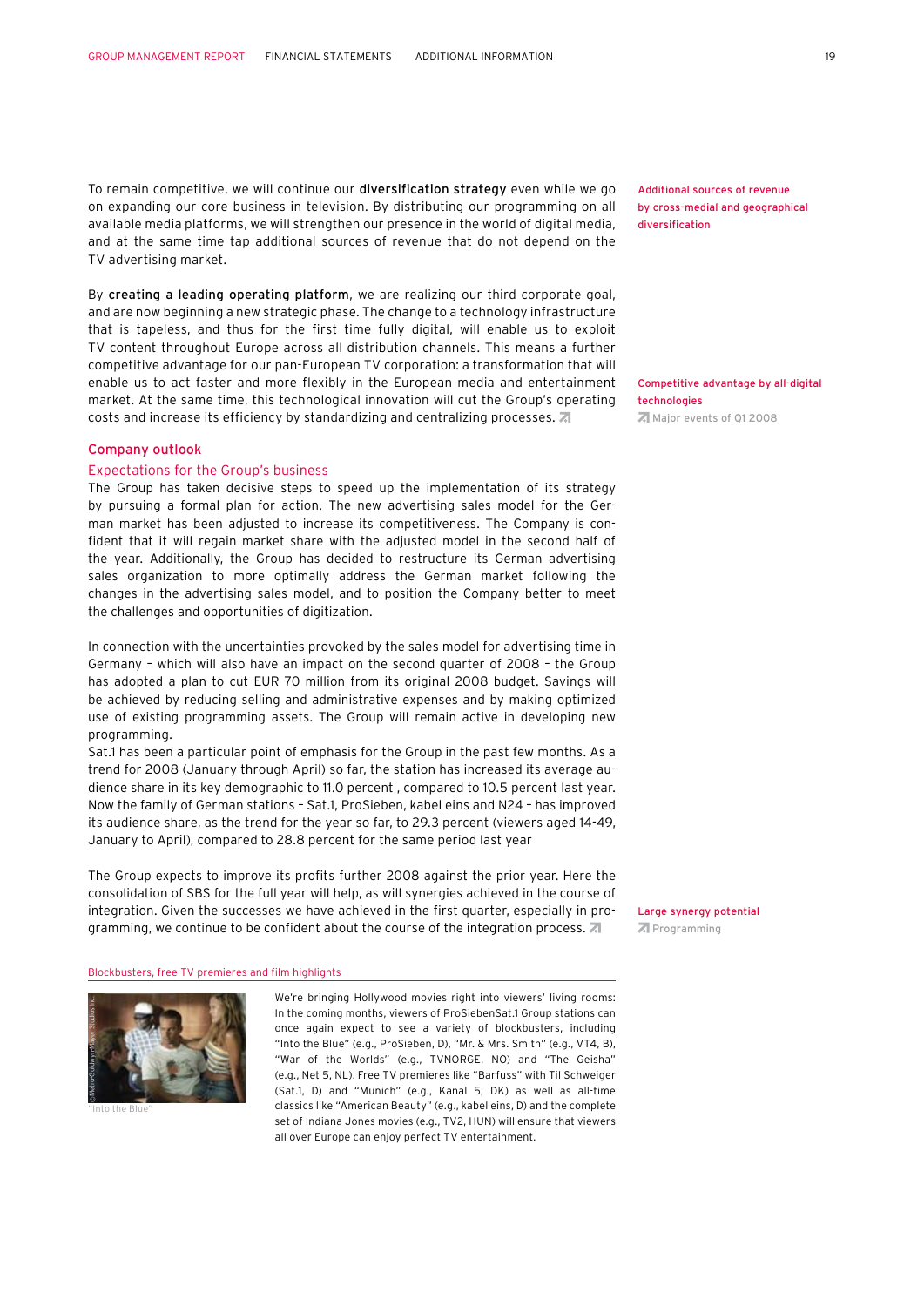#### Top-rated US shows and more



"CSI:Miami"

### Something for everyone



'Germany's next Topmodel<br>by Heidi Klum''

#### Docu-series, infotainment and comedy



# News and sports



Dieter Kronzucker on N24

Whether it's "Grey's Anatomy" (e.g., VIJFtv, B), "Dr. House" (e.g., SBS6, NL), "CSI: Miami" (e.g., Kanal 5, DK) or "Navy CIS" (e.g., Sat.1, D), the ProSiebenSat.1 Group delivers the best US series for its viewers. With appealing new shows like "Damages" (e.g., kabel eins, D) or classics like "Desperate Housewives" (e.g., Net 5, NL), our European family of stations provides high-quality TV viewing. Domestic highlights over the next few months include high-budget, topof-the-line in-house productions like "Unschuldig"(ProSieben, D) and "Vermist" (VT4, B).

Who will become "Germany's Next Topmodel"? The finale of the huge ProSieben hit is just one surprise the second quarter holds in store. "Holland's Got Talent" (SBS6, NL) and the Scandinavian co-production "So you think you can dance!" (e.g., TVNORGE, NOR) will provide additional show highlights on ProSieben-Sat.1 Group channels. Other programs will include successful format shows like "The Block" (e.g., VT4, B), "The Singing Bee" (TV2, HUN) and "Nur die Liebe zählt" (Sat.1, D).

New shows like "Tränen am Terminal" (kabel eins, D), "Teenage Moms" (SBS6, NL) and "FC Nerds" (VT4, B) will provide entertaining docutainment on all ProSiebenSat.1 Group stations. The laughs will really get going Friday nights when late night talkshow host Niels Ruf goes on the air. Established local productions like "Andenes Makt" (TVNORGE, NO) and travel shows such as "Where is the Mol?" (VIJFtv, B) will provide viewers with additional informative enter-

Up-to-date news 24 hours a day and background reports on the hottest, latest topics – that's what N24 offers its viewers. In addition, ProSiebenSat.1 channels will broadcast many high-profile sporting events in the first half of 2008, including the top games from the UEFA Champions League and UEFA Cup (e.g., Sat.1, D), the European Soccer Championships (exclusively on VT4, B), and the world's best tennis action from Wimbledon (Net 5, NL).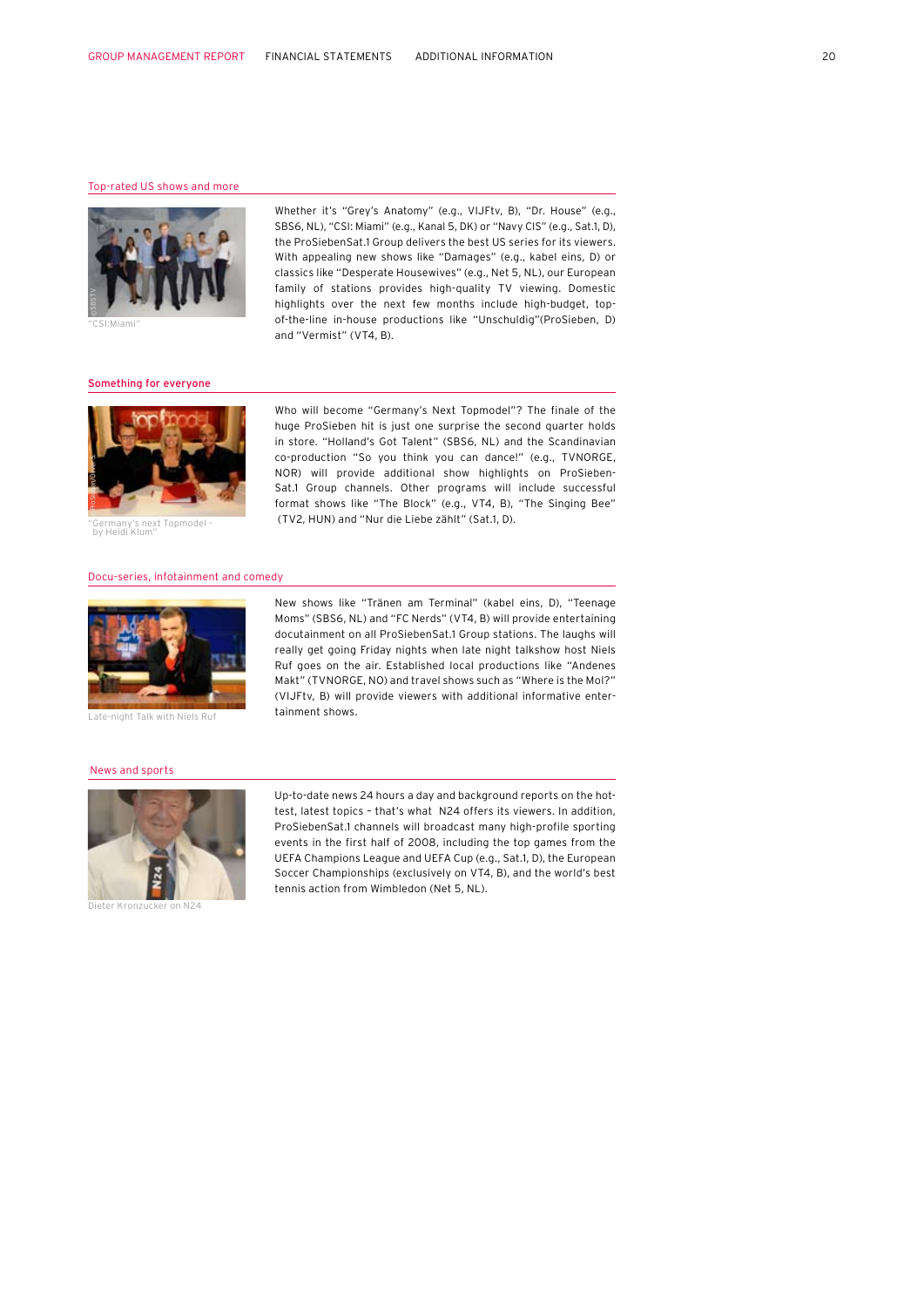# Consolidated income statement for ProSiebenSat.1 Media AG

|       |                                                                               | <b>Q1 2008</b> | Q1 2007    | Change    | Change    |
|-------|-------------------------------------------------------------------------------|----------------|------------|-----------|-----------|
| EUR k |                                                                               |                |            |           | in $%$    |
| 1.    | Revenues                                                                      | 729,070        | 501,183    | 227,887   | 45%       |
| 2.    | Cost of sales                                                                 | $-501,127$     | $-335,294$ | 165,833   | 49%       |
| 3.    | <b>Gross profit</b>                                                           | 227,943        | 165,889    | 62,054    | 37%       |
| 4.    | Selling expenses                                                              | $-114,367$     | $-55,440$  | 58,927    | 106%      |
| 5.    | Administrative expenses                                                       | $-67,242$      | $-41,515$  | 25,727    | 62%       |
| 6.    | Other operating income                                                        | 3,546          | 2,950      | 596       | 20%       |
| 7.    | <b>Operating profit</b>                                                       | 49,880         | 71,884     | $-22,004$ | $-31%$    |
| 8.    | Income from equity interests in associated companies                          | 2,011          | 71         | 1,940     | $-$ / $-$ |
| 9.    | Other financial result                                                        | $-1$ -         | 5          | $-5$      | $-100%$   |
| 10.   | Net interest and similar income                                               | 2,472          | 912        | 1,560     | 171%      |
| 11.   | Net interest and other expenses                                               | $-62,757$      | $-5,136$   | 57,621    | $-$ / $-$ |
| 12.   | Net interest result                                                           | $-60,285$      | $-4,224$   | $-56,061$ | $-$ / $-$ |
| 13.   | Other financial expenses                                                      | $-146$         | $-223$     | $-77$     | $-35%$    |
| 14.   | <b>Financial income</b>                                                       | $-58,420$      | $-4,371$   | $-54,049$ | $-$ / $-$ |
| 15.   | Loss / profit before taxes                                                    | $-8,540$       | 67,513     | $-76,053$ | $-113%$   |
| 16.   | Income taxes                                                                  | 2,519          | $-25,687$  | $-28,206$ | $-110%$   |
| 17.   | Consolidated loss / profit                                                    | $-6,021$       | 41,826     | $-47,847$ | $-114%$   |
|       | attributable to                                                               |                |            |           |           |
|       | Shareholders of ProSiebenSat.1 Media AG                                       | $-7,935$       | 40,630     | $-48,565$ | $-120%$   |
|       | Minorities                                                                    | 1,914          | 1,196      | 718       | 60%       |
|       |                                                                               |                |            |           |           |
| EUR   |                                                                               |                |            |           |           |
|       | Basic and diluted earnings per share of common stock according to IAS 33 *    | $-0.04$        | 0.19       | $-0.23$   | $-121%$   |
|       | Basic and diluted earnings per share of preferred stock according to IAS 33 * | $-0.04$        | 0.19       | $-0.23$   | $-121%$   |

\* thereby accounted for consolidated net profit for the period: -7.9 EUR m [previous period: 40.6 EUR m]; thereby accounted for number of common and preferred shares: 218,664 thousand [previous year: 218,797 thousand]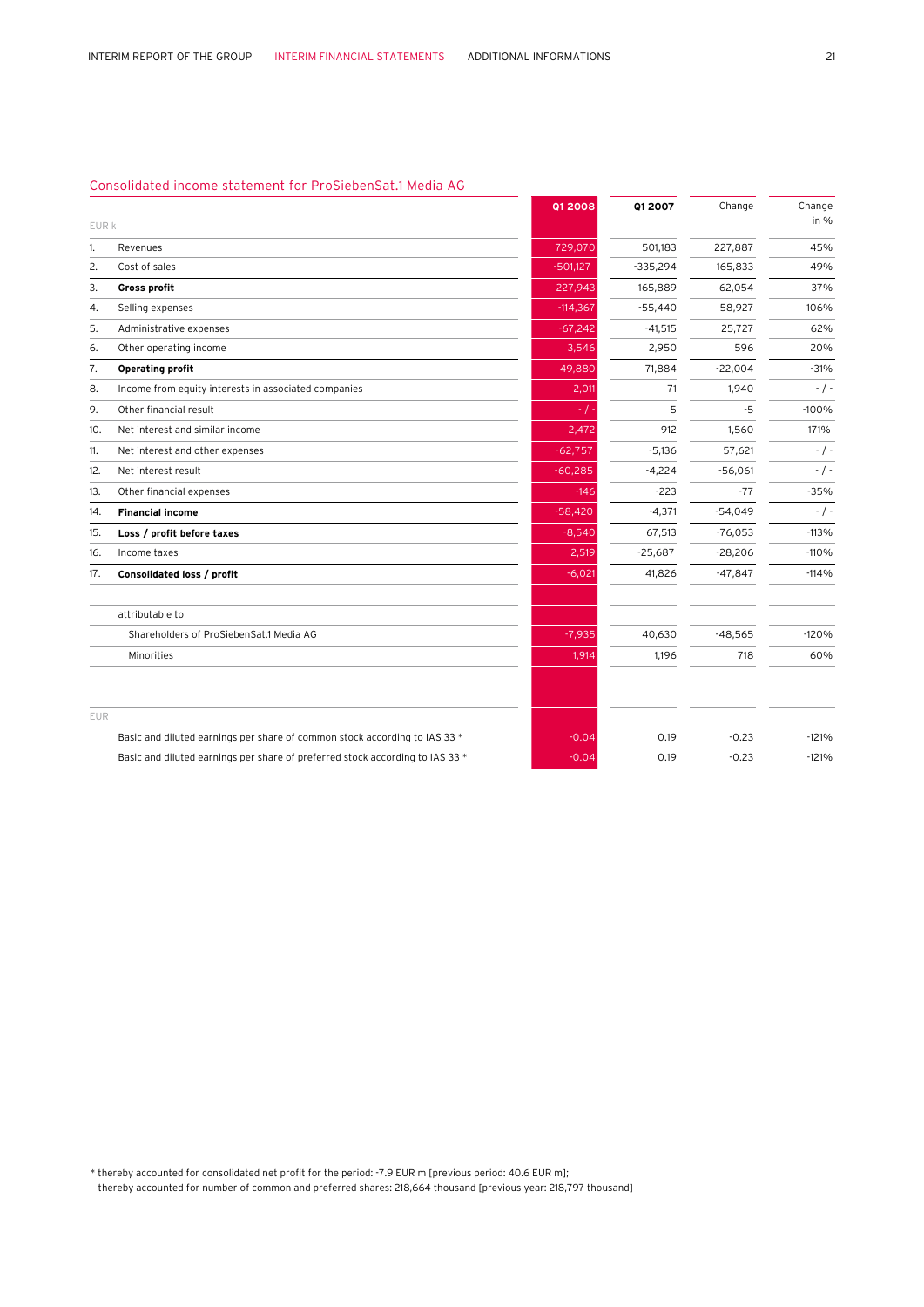# Consolidated balance sheet of ProSiebenSat.1 Media AG

| <b>ASSETS</b>                                          | 03/31/2008 | 03/31/2007 | Change    | 12/31/2007 | Change         |
|--------------------------------------------------------|------------|------------|-----------|------------|----------------|
| EUR k                                                  |            |            |           |            |                |
| A. Noncurrent assets                                   |            |            |           |            |                |
| Intangible assets                                      | 3,526,507  | 331,867    | 3,194,640 | 3,540,371  | $-13,864$      |
| Property, plant and equipment<br>Ш.                    | 263,715    | 225,835    | 37,880    | 267,869    | $-4,154$       |
| III. Investments accounted for using the equity method | 4,587      | 6,462      | $-1,875$  | 4,583      | $\overline{4}$ |
| IV. Other financial assets                             | 58,377     | 3,530      | 54,847    | 70,508     | $-12,131$      |
| V. Programming assets                                  | 916,585    | 686,225    | 230,360   | 917.110    | $-525$         |
| VI. Accounts receivable and other long-term assets     | 14,345     | 1,547      | 12,798    | 14,091     | 254            |
| VII. Deferred taxes                                    | 72,309     | $-$ / $-$  | 72,309    | 50,708     | 21,601         |
|                                                        | 4,856,425  | 1,255,466  | 3,600,959 | 4,865,240  | $-8,815$       |
| <b>Current assets</b><br>в.                            |            |            |           |            |                |
| Programming assets                                     | 373,799    | 380,564    | $-6,765$  | 400,575    | $-26,776$      |
| Inventories<br>Ш.                                      | 6,180      | 5,209      | 971       | 4,849      | 1,331          |
| III. Current financial assets                          | 235        | 249        | $-14$     | 264        | $-29$          |
| IV. Assets for current tax                             | 61,175     | 53,305     | 7.870     | 34.109     | 27,066         |
| V. Accounts receivable and other short-term assets     | 440,174    | 240,316    | 199,858   | 442,962    | $-2,788$       |
| VI. Cash and cash equivalents                          | 296,350    | 95,545     | 200,805   | 250,847    | 45,503         |
|                                                        | 1,177,913  | 775,188    | 402,725   | 1,133,606  | 44,307         |
| <b>Total assets</b>                                    | 6,034,338  | 2,030,654  | 4,003,684 | 5,998,846  | 35,492         |

| LIABILITIES AND SHAREHOLDERS' EQUITY                                        | 03/31/2008 | 03/31/2007 | Change     | 12/31/2007 | Change    |
|-----------------------------------------------------------------------------|------------|------------|------------|------------|-----------|
| EUR k                                                                       |            |            |            |            |           |
| A. Shareholders' equity                                                     |            |            |            |            |           |
| Subscribed capital<br>ı.                                                    | 218,797    | 218,797    | $-$ / $-$  | 218,797    | $-$ / $-$ |
| II. Capital reserves                                                        | 546,987    | 589,949    | $-42,962$  | 546,987    | $-$ / $-$ |
| III. Group equity generated                                                 | 334,711    | 486,373    | $-151,662$ | 342,646    | $-7,935$  |
| IV. Treasury stock                                                          | $-12,335$  | $-$ / $-$  | $-12,335$  | $-$ / $-$  | $-12,335$ |
| V. Accumulated other Group equity                                           | $-120,424$ | $-8,180$   | $-112,244$ | $-56,539$  | $-63,885$ |
| VI. Total equity attributable to shareholders of<br>ProSiebenSat.1 Media AG | 967,736    | 1,286,939  | $-319,203$ | 1,051,891  | $-84,155$ |
| VII. Minority interests                                                     | 16,639     | 6,679      | 9,960      | 10,435     | 6,204     |
|                                                                             | 984,375    | 1,293,618  | $-309,243$ | 1,062,326  | $-77,951$ |
| <b>B.</b> Noncurrent liabilities                                            |            |            |            |            |           |
| Long-term loans and borrowings                                              | 3,579,305  | 183,656    | 3,395,649  | 3,577,297  | 2,008     |
| Provisions<br>II.                                                           | 10,428     | 6,183      | 4,245      | 11,308     | $-880$    |
| III. Noncurrent financial liabilities                                       | 303,191    | 115,132    | 188,059    | 201,420    | 101,771   |
| IV. Deferred taxes                                                          | 203,100    | 2,143      | 200,957    | 207,272    | $-4,172$  |
|                                                                             | 4,096,024  | 307,114    | 3,788,910  | 3,997,297  | 98,727    |
| C. Current liabilities                                                      |            |            |            |            |           |
| Short-term loans and borrowings<br>ı.                                       | 132,034    | 2,160      | 129,874    | 2,196      | 129,838   |
| II. Provisions                                                              | 154,719    | 115,503    | 39,216     | 177,819    | $-23,100$ |
| III. Current financial liabilities                                          | 485,319    | 296,852    | 188,467    | 532,706    | $-47,387$ |
| IV. Liabilities for current tax                                             | 581        | 1,364      | $-783$     | 1,706      | $-1,125$  |
| V. Other liabilities                                                        | 181,286    | 14,043     | 167,243    | 224,796    | $-43,510$ |
|                                                                             | 953,939    | 429,922    | 524,017    | 939,223    | 14,716    |
| Total liabilities and shareholders' equity                                  | 6,034,338  | 2,030,654  | 4,003,684  | 5,998,846  | 35,492    |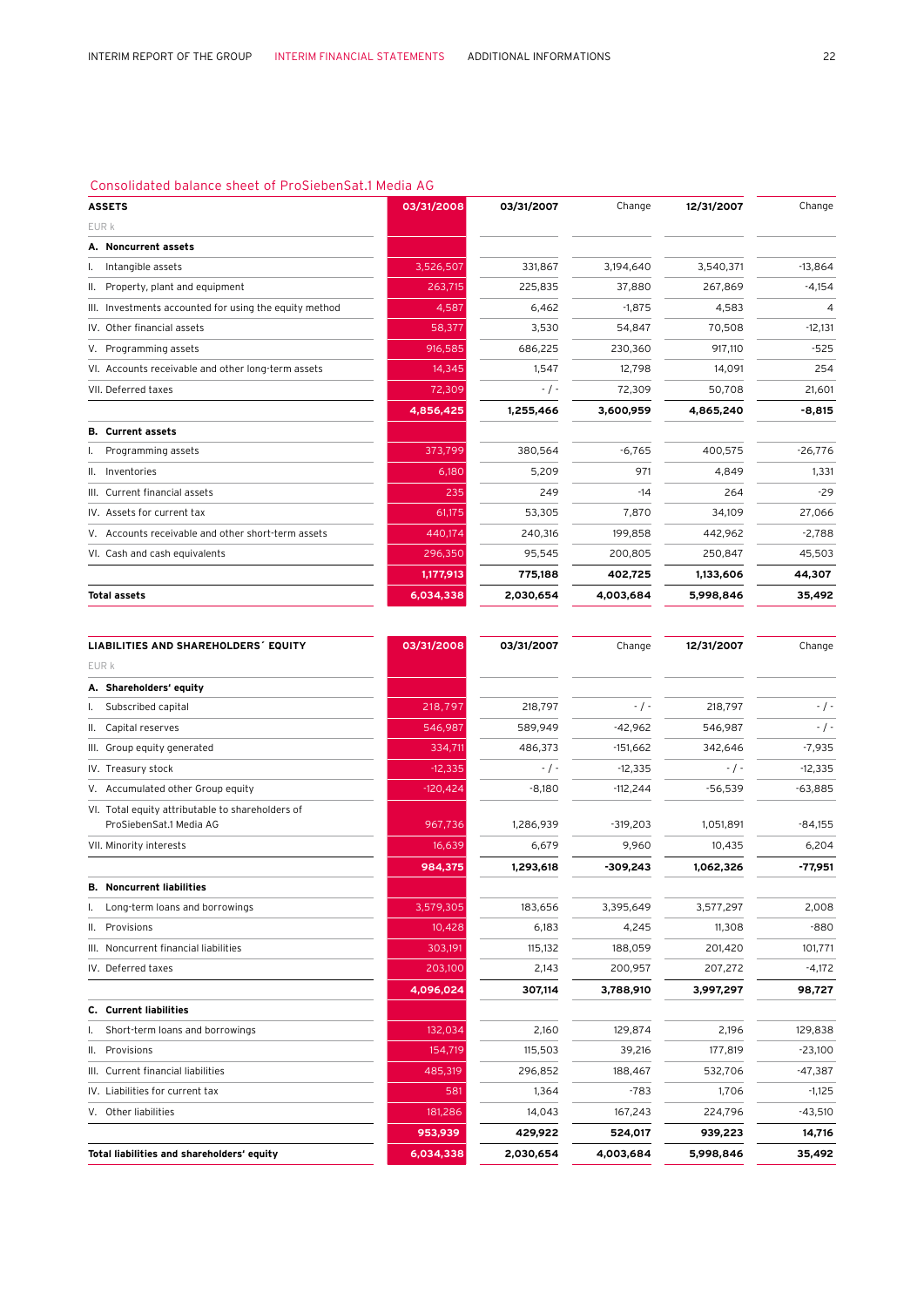# ProSiebenSat.1 Group cash flow statement

| n rookebenoath oroap cash now statement                                                                  |                |            |
|----------------------------------------------------------------------------------------------------------|----------------|------------|
| EUR k                                                                                                    | <b>Q1 2008</b> | Q1 2007    |
| Consolidated loss / profit (after minorities)                                                            | $-7,935$       | 40,630     |
| Depreciation, amortization and impairment/write-ups of noncurrent and current assets                     | 34,933         | 10,118     |
| Consumption/write-ups of programming assets                                                              | 353,955        | 247,989    |
| Change in tax provisions [incl. change in deferred taxes]                                                | $-39,153$      | 24,947     |
| Change in other provisions                                                                               | $-6,598$       | $-3,179$   |
| Result from equity accounting and other noncash relevant changes within financial assets                 | 14             | $-71$      |
| Result from sale of fixed assets                                                                         | $-29$          | $-$ / $-$  |
| Unrealised currency differences of fixed assets                                                          | 3,85C          | $-$ / $-$  |
| Other noncash income / expenses                                                                          |                | 5,412      |
| Cash-flow                                                                                                | 339,037        | 325,846    |
| Change in inventories                                                                                    | $-1,332$       | $-903$     |
| Change in non-interest-bearing receivables and other assets                                              | $-28,799$      | -49,237    |
| Change in non-interest-bearing liabilities                                                               | $-43,612$      | 17,246     |
| Cash flow from operating activities                                                                      | 265,294        | 292,952    |
| Proceeds from disposal of noncurrent assets                                                              | 12,745         | 1,219      |
| Expenditures for intangible assets and property, plant and equipment                                     | $-10,661$      | $-5,296$   |
| Expenditures for purchase of financial assets                                                            | $-327$         | $-506$     |
| Proceeds from disposal of programming assets                                                             | 21,032         | 9,173      |
| Expenditures for programming assets                                                                      | $-351,645$     | $-269,885$ |
| Effects of changes in scope of consolidation (acquisition)                                               | $-10,381$      | 3,814      |
| Other changes in equity                                                                                  | 795            | 1,089      |
| Cash flow from investing activities                                                                      | $-338,442$     | -260,392   |
| <b>Free Cash-flow</b>                                                                                    | $-73,148$      | 32,560     |
| Reduction of interest-bearing liabilities                                                                | $-860$         | $-810$     |
| Allocation of interest-bearing liabilities                                                               | 131,846        | 255        |
| Repurchase of treasury stock                                                                             | $-12,335$      | $-$ / $-$  |
| Cash flow from financing activities                                                                      | 118,651        | $-555$     |
| Change in cash and cash equivalents                                                                      | 45,503         | 32,005     |
| Cash and cash equivalents at beginning of year                                                           | 250,847        | 63,540     |
| Cash and cash equivalents as of March 31                                                                 | 296,350        | 95,545     |
| The cash flow from operating activities includes the following receipts and payments according to IAS 7: |                |            |
| Cash flow from income taxes                                                                              | $-36,483$      | $-30,626$  |
| Cash flow from interest expenses                                                                         | $-65,502$      | $-711$     |
| Cash flow from interest income                                                                           | 2.445          | 460        |
|                                                                                                          |                |            |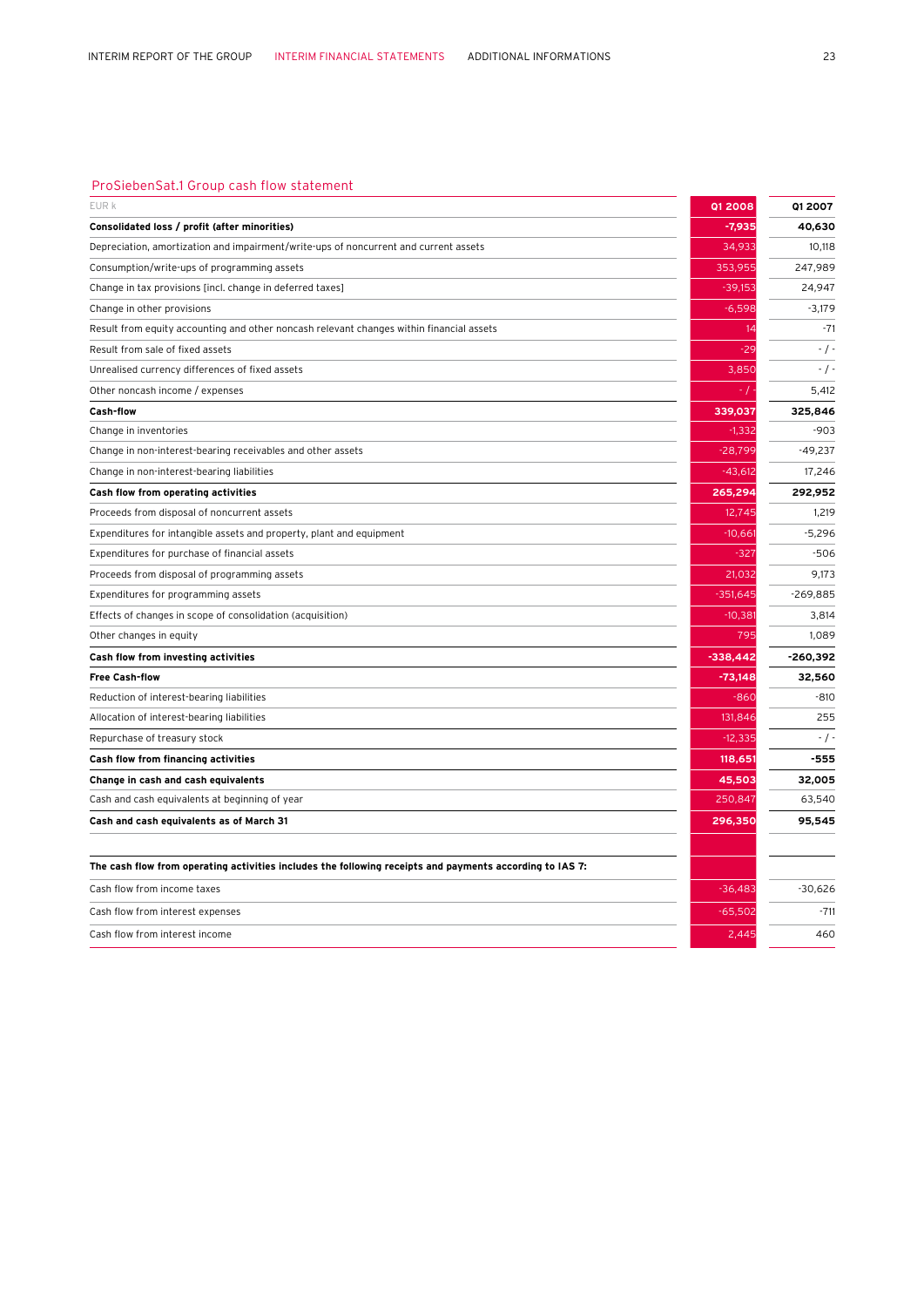# Statement of changes in shareholders' equity of the ProSiebenSat.1 Group for Q1 2007

| EUR k                                          | <b>Subscribed</b><br>capital | Capital<br>reserves | Group<br>equity<br>generated | <b>Treasury</b><br>stock | <b>Accumulated other</b><br>Group equity |                                                                                            | Minority<br>interests | Shareholders'<br>equity |
|------------------------------------------------|------------------------------|---------------------|------------------------------|--------------------------|------------------------------------------|--------------------------------------------------------------------------------------------|-----------------------|-------------------------|
|                                                |                              |                     |                              |                          | Foreign<br>currency                      | Valuation<br>from cash<br>translation flow hedges<br>adjustment and interest<br>rate swaps |                       |                         |
| December 31, 2006                              | 218,797                      | 584,537             | 445,743                      | $-$ / $-$                | $-458$                                   | $-9,144$                                                                                   | 1,049                 | 1,240,524               |
| Changes in scope of consoli-<br>dation         | $-$ / $-$                    | $-$ / $-$           | $-$ / $-$                    | $-$ / -                  | $-$ / $-$                                | $-$ / $-$                                                                                  | 4,440                 | 4,440                   |
| Stock option plan                              | $-$ / $-$                    | 5,412               | $-$ / $-$                    | $-$ / $-$                | $-$ / $-$                                | $-$ / $-$                                                                                  | $-$ / $-$             | 5,412                   |
| Statement of recognised income<br>and expenses | $-$ / $-$                    | $-$ / $-$           | $-$ / $-$                    | $-$ / $-$                | $-101$                                   | 1,523                                                                                      | -6                    | 1,416                   |
| Consolidated profit                            | $-$ / $-$                    | $-$ / $-$           | 40,630                       | $-$ / $-$                | $-$ / $-$                                | $-$ / $-$                                                                                  | 1,196                 | 41,826                  |
| March 31, 2007                                 | 218,797                      | 589,949             | 486,373                      | $-1 -$                   | $-559$                                   | $-7,621$                                                                                   | 6,679                 | 1,293,618               |

# Statement of changes in shareholders' equity of the ProSiebenSat.1 Group for Q1 2008

| EUR k                                          | <b>Subscribed</b><br>capital | Capital<br>reserves | Group<br>equity<br>generated | <b>Treasury</b><br>stock | <b>Accumulated other</b><br>Group equity |                                                                                            | Minority<br>interests | Shareholders'<br>equity |
|------------------------------------------------|------------------------------|---------------------|------------------------------|--------------------------|------------------------------------------|--------------------------------------------------------------------------------------------|-----------------------|-------------------------|
|                                                |                              |                     |                              |                          | Foreign<br>currency                      | Valuation<br>from cash<br>translation flow hedges<br>adjustment and interest<br>rate swaps |                       |                         |
| December 31, 2007                              | 218,797                      | 546,987             | 342,646                      | $-$ / $-$                | $-16,073$                                | $-40,466$                                                                                  | 10,435                | 1,062,326               |
| Dividends paid                                 | $-$ / $-$                    | $-$ / $-$           | $-$ / $-$                    | $-$ / $-$                | $-$ / $-$                                | $-$ / -                                                                                    | $-3,675$              | $-3,675$                |
| Changes in scope of consoli-<br>dation         | $-$ / $-$                    | $-$ / $-$           | $-$ / $-$                    | $-$ / $-$                | $-$ / $-$                                | $-$ / -                                                                                    | 7,843                 | 7,843                   |
| Repurchase of treasury stock                   | $-$ / $-$                    | $-$ / $-$           | $-$ / $-$                    | $-12,335$                | $-$ / $-$                                | $-$ / $-$                                                                                  | $-$ / $-$             | $-12,335$               |
| Statement of recognised income<br>and expenses | $-$ / $-$                    | $-$ / $-$           | $-$ / $-$                    | $-$ / $-$                | $-5,408$                                 | $-58,477$                                                                                  | 122                   | $-63,763$               |
| Consolidated loss                              | $-$ / $-$                    | $-$ / $-$           | $-7,935$                     | $-$ / $-$                | $-$ / $-$                                | $-$ / $-$                                                                                  | 1,914                 | $-6,021$                |
| March 31, 2008                                 | 218,797                      | 546,987             | 334,711                      | $-12,335$                | $-21,481$                                | -98,943                                                                                    | 16,639                | 984,375                 |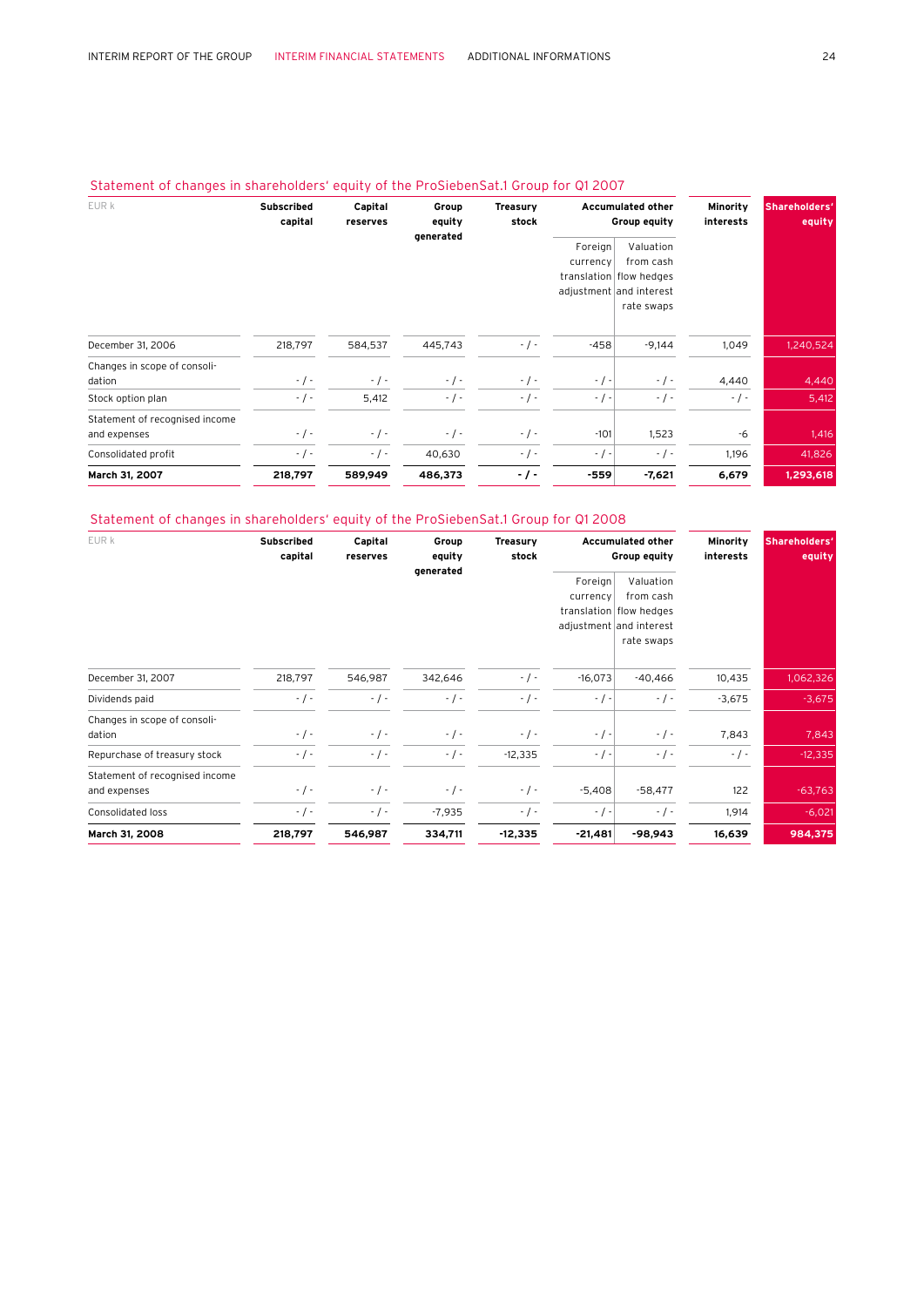# Notes

# Basis and Methodology

As a listed corporation, ProSiebenSat.1 Media AG has prepared its abridged consolidated interim financial statements as of March 31, 2008, in accordance with International Financial Reporting Standards (IFRS) in the form applicable in the European Union.

The consolidated interim financial statements at March 31, 2008, were prepared on the basis of IAS 34, "Interim Financial Reporting."

Both the accounting principles applied and the explanations and information for the consolidated interim financial statements under IFRS for the first quarter of fiscal 2008 are generally based on the same accounting policies as the consolidated financial statements for fiscal 2007.

To improve the clarity of presentation in the income statement, the first-quarter report combines the line items for income from equity interests and income from other securities and loans of financial assets; the resulting combined item is explained in the notes.

For further information about the applied accounting policies, we refer the reader to the consolidated financial statements as of December 31, 2007, which form the basis for the present first-quarter financial statements.

### Scope of consolidation

The number of subsidiaries included in the consolidated financial statements changed as follows in the first quarter of fiscal 2008:

|                                         | <b>Domestic</b><br>market | Foreign<br>market | <b>Total</b> |
|-----------------------------------------|---------------------------|-------------------|--------------|
| Included at 12/31/2007                  | 46                        | 130               | 176          |
| Newly founded/consolidated<br>companies |                           | 3                 |              |
| Merged/disconsolidated<br>companies     | $-1$                      | - 4               | -4           |
| Included at 03/31/2008                  | 47                        | 129               | 176          |

ProSiebenSat.1 Media AG directly or indirectly holds a majority of voting rights in these companies.

Fifteen (as of December 31, 2007: 15) associated companies are reported using the equity method.

# Acquisition of TV2 Saturn AS

Effective March 1, 2008, SBS Radio Norge AS acquired 100 percent of TV2 Saturn AS, headquartered in Oslo, Norway. The total purchase price for the acquired ownership interest

was EUR 7,945 thousand. For the same amount, in return, SBS Belgium NV sold 23% of its shares in SBS Radio Norge AS to the former owner of TV2 Saturn AS. Thus the ProSiebenSat.1 Group now owns 77 percent of SBS Radio Norge AS. TV2 Saturn AS was fully consolidated into the consolidated financial statements of ProSiebenSat.1 Media AG for the first time as of March 1, 2008. TV2 Saturn AS operates a radio station in Norway.

Immediately prior to the acquisition, the net assets of TV2 Saturn AS looked as follows:

| EUR k                |          |
|----------------------|----------|
|                      |          |
| Intangible assets    | 9,814    |
| Non current assets   | 615      |
| Current assets       | 396      |
| Loan and liabilities | $-2,880$ |

No further information under IFRS 3 can be provided at the moment, since the step-up was begun only upon consummation of the purchase agreement and had not been completed as of the reporting date.

# Income taxes

The income tax expense (income) was calculated pursuant to IAS 34.30 on the basis of the best estimate of the weighted average annual income tax rate (the tax rate for the consolidated group).

# Discontinued operations

On March 31, 2008, the ProSiebenSat.1 Group signed an outsourcing agreement with IBM, under which IBM will handle and expand all IT business applications, as well as the IT and media systems at ProSiebenSat.1 Produktion. At the same time, the ProSiebenSat.1 Group will set up a new "playout center" in Munich. This will allow the Group's TV channels to be broadcast throughout Europe from two centralized playout centers in Munich and London (Chiswick). Consequently, the originally planned sale of all of ProSiebenSat.1 Produktion will not be pursued for the time being. For that reason, contrary to the presentation in the consolidated financial statements of the ProSiebenSat.1 Group, ProSiebenSat.1 Produktion is no longer shown as a group of assets and liabilities held for sale.

In April, the ProSiebenSat.1 Group stepped up its work to sell the C More Group and the print activities relating to " Veronica" magazine over the next few months. The criteria in IFRS 5 for classifying those activities as held for sale, were not met at the reporting date.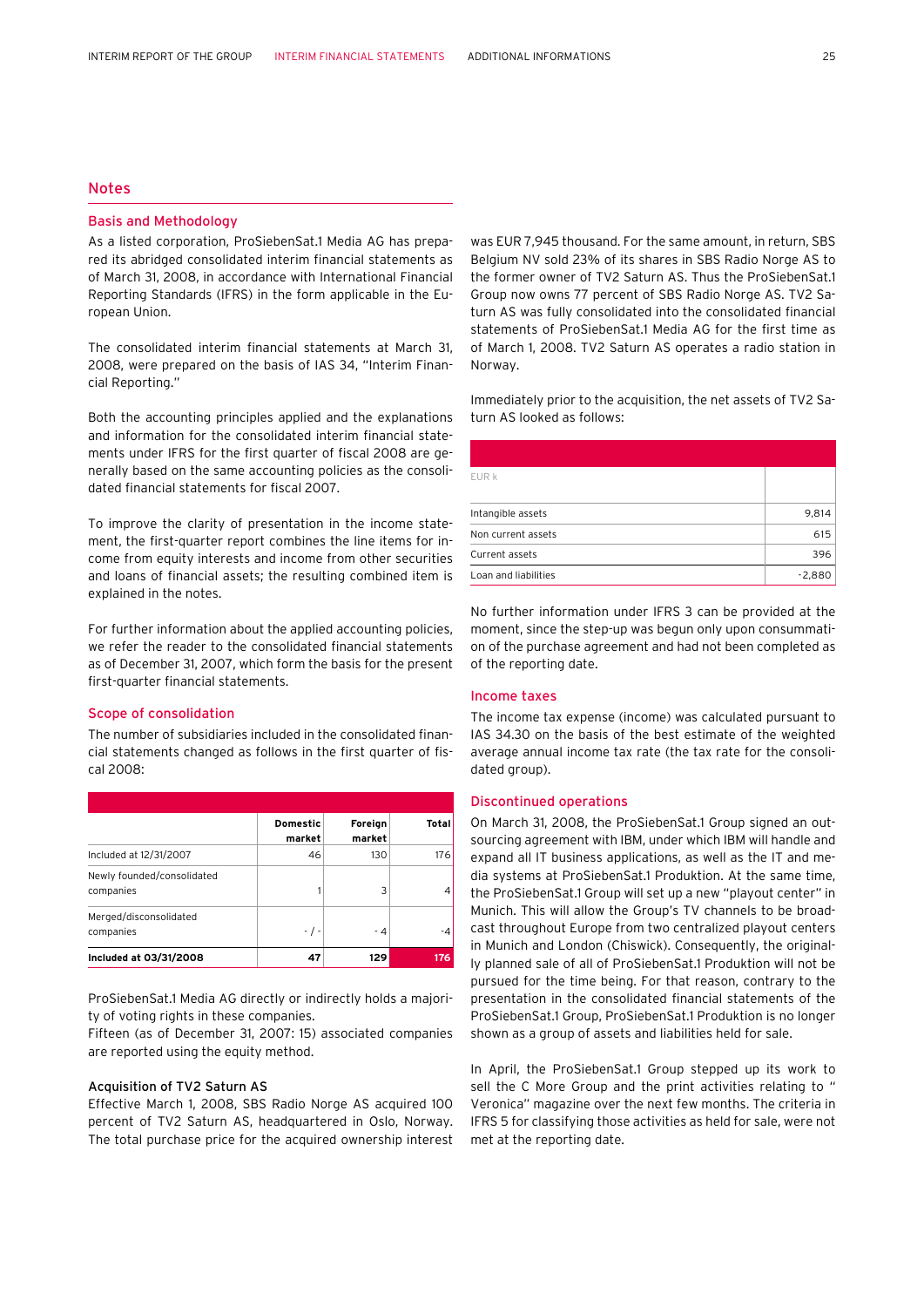The plan is to sell the entire C More Group, with its premium pay TV operations. C More Entertainment is the leading provider of pay TV services such as premium feature films and premium sports broadcasts, in Sweden, Norway, Denmark and Finland.

The Group is also seeking to sell Veronica and its print activities. "Veronica" magazine, a weekly programming periodical, is a leader in the Netherlands.

Both C More and "Veronica" belong to the Diversification segment.

# Segment reporting

In accordance with IFRS 8 ("Operating Segments"), certain figures in interim financial statements must be presented separately by business segments and geographical segments. The basis of segmentation is to be the company's own internal reporting, which permits a reliable assessment of the group's risks and earnings. Segmentation is intended to provide transparency as to the profitability and prospects for success of the group's individual activities. Consistently with its internal management practices, the ProSiebenSat.1 Group adopts business segments as the basis for its primary segment reporting.

The ProSiebenSat.1 Group subdivides its operations into two business units, Free TV and Diversification. The Free TV unit in turn is subdivided into two segments, Free TV in German-Speaking Europe and Free TV International.

The Free TV in German-Speaking Europe segment essentially comprises the Group's four channels Sat.1, ProSieben, kabel eins and N24, as well as the Sat.1 regional companies, the marketing company SevenOne Media, the subsidiary ProSiebenSat.1 Produktion, and the Group's subsidiaries in Austria and Switzerland. The Free TV International segment includes advertising-financed TV channels in the Netherlands, Belgium, Denmark, Finland, Norway, Sweden, Romania, Bulgaria and Hungary. The Diversification segment pools all subsidiaries that do not generate their income directly from classic TV advertising revenues; their activities include pay TV, call TV, multimedia, merchandising and radio operations, as well as related print products.

In secondary segment reporting by geographical markets, distinctions are made among the German-speaking region (Germany, Austria, Switzerland), "NL/B" (the Netherlands and Belgium), Nordic (Denmark, Finland, Norway, Sweden), and CEE (Bulgaria, Greece, Romania, Hungary). No comparison figures are shown from the prior year, since revenues for the 2007 comparison period were generated solely in the German-speaking region.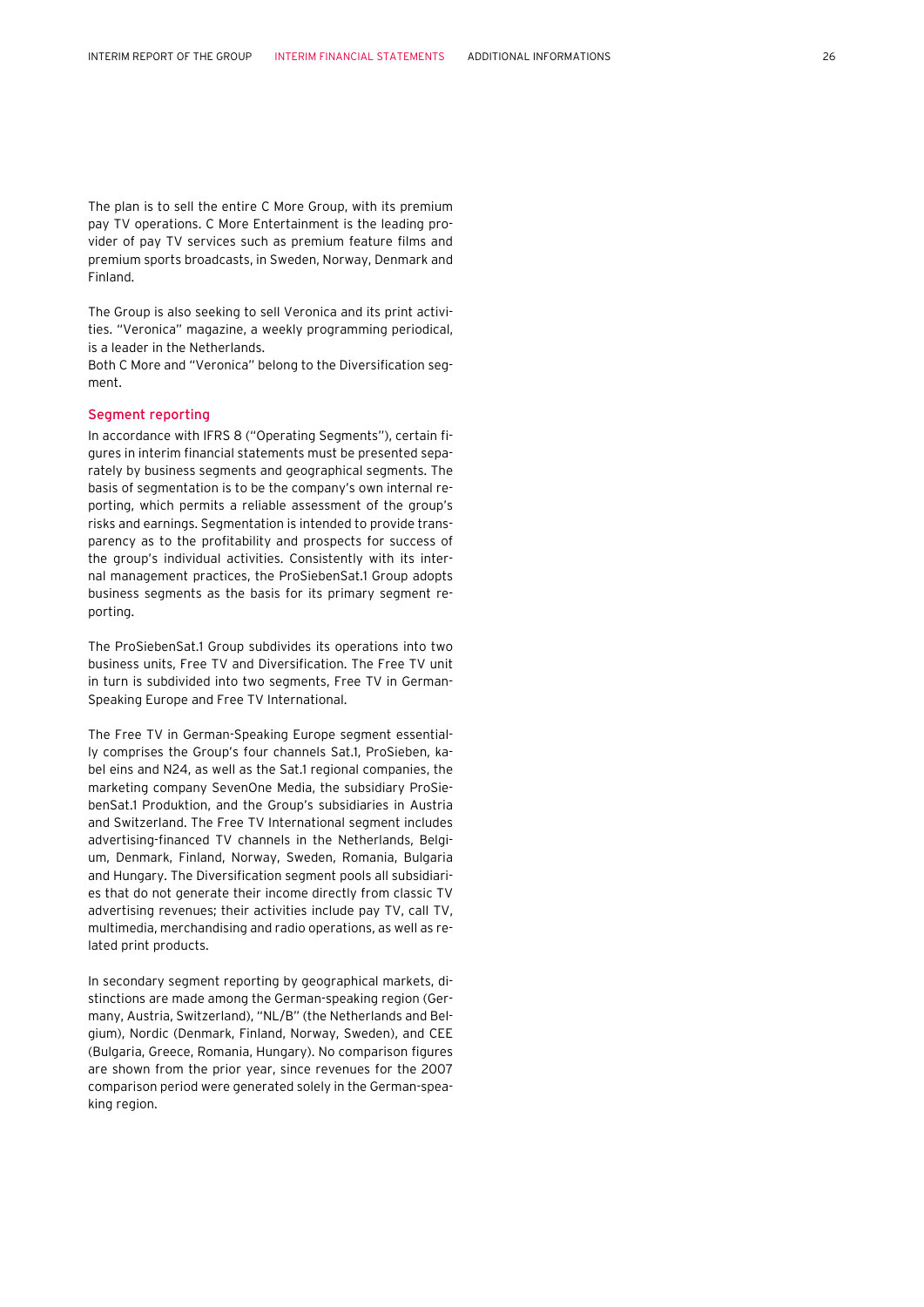| EUR k                   | Free TV                            |                                  |                   | Segment                | <b>Transitions</b> | <b>Total</b>                                 |
|-------------------------|------------------------------------|----------------------------------|-------------------|------------------------|--------------------|----------------------------------------------|
|                         | Segment Free TV<br>German-speaking | Segment Free TV<br>International | Total<br>Free TV* | <b>Diversification</b> |                    | consolidated financial<br>statements 01 2008 |
| Revenues                | 433,022                            | 177,427                          | 610,449           | 137.641                | $-19.020$          | 729,070                                      |
| External revenues       | 417.135                            | 176.015                          | 593.150           | 135.920                | $-$ / $-$          | 729.070                                      |
| Internal revenues       | 15,887                             | 1.412                            | 17.299            | 1.721                  | $-19.020$          | $-1-$                                        |
| <b>EBITDA Recurring</b> | 57,626                             | 27,518                           | 85.144            | 4,013                  | $-696$             | 88,461                                       |

# Geographical allocation

|                   | German Speaking | <b>B/NL</b>              | <b>Nordic</b> | <b>CEE</b> | <b>Transitions</b>               | <b>Total</b><br>consolidated financial<br>statements Q1 2008 |
|-------------------|-----------------|--------------------------|---------------|------------|----------------------------------|--------------------------------------------------------------|
| Revenues          | 496.769         | 86,662                   | 130.589       | 33.323     | $-18.273$                        | 729,070                                                      |
| External revenues | 479.414         | 86,662                   | 129.671       | 33.323     | $-1$<br>$\overline{\phantom{a}}$ | 729,070                                                      |
| Internal revenues | 17,355          | $\overline{\phantom{a}}$ | 918           | $\omega$ . | $-18.273$                        | $-1-$                                                        |

| EUR k                   | Free TV                            |                                  |                          | Segment<br><b>Diversification</b> | <b>Transitions</b> | <b>Total</b><br>consolidated financial |
|-------------------------|------------------------------------|----------------------------------|--------------------------|-----------------------------------|--------------------|----------------------------------------|
|                         | Segment Free TV<br>German-speaking | Segment Free TV<br>International | <b>Total</b><br>Free TV* |                                   |                    | statements Q1 2007                     |
| Revenues                | 456,411                            | $-1 -$                           | 456.411                  | 64,066                            | $-19.294$          | 501,183                                |
| External revenues       | 438,559                            | $-1 -$                           | 438,559                  | 62,624                            | $-$ / $-$          | 501,183                                |
| Internal revenues       | 17,852                             | $-$ / $-$                        | 17,852                   | 1.442                             | $-19.294$          | $-1-$                                  |
| <b>EBITDA Recurring</b> | 70.709                             | $-$ / $-$                        | 70.709                   | 11.544                            | $-129$             | 82.124                                 |

\* consolidated

# Related-party transactions

Apart from the subsidiaries included in the consolidated interim financial statements, in the course of its normal business operations ProSiebenSat.1 Media AG conducts transactions directly or indirectly with affiliated unconsolidated companies and associated companies. In the ordinary course of business, all transactions with companies not included in the scope of consolidation were conducted on prevailing market terms and conditions, such as are also customary with third parties unrelated to the Group.

Harry Evans Sloan is a member of the Supervisory Board of ProSiebenSat.1 Media AG, and the Chairman of the Board of Directors and CEO of Metro-Goldwyn-Mayer Holdings, Inc. (MGM). A number of license agreements were signed between MGM Holdings Inc. and ProSiebenSat.1 Media AG during the period, as part of the normal course of business. The agreements are consistent with prevailing market terms.

No other material reportable transactions under IAS 24 were conducted with related parties during the reporting period.